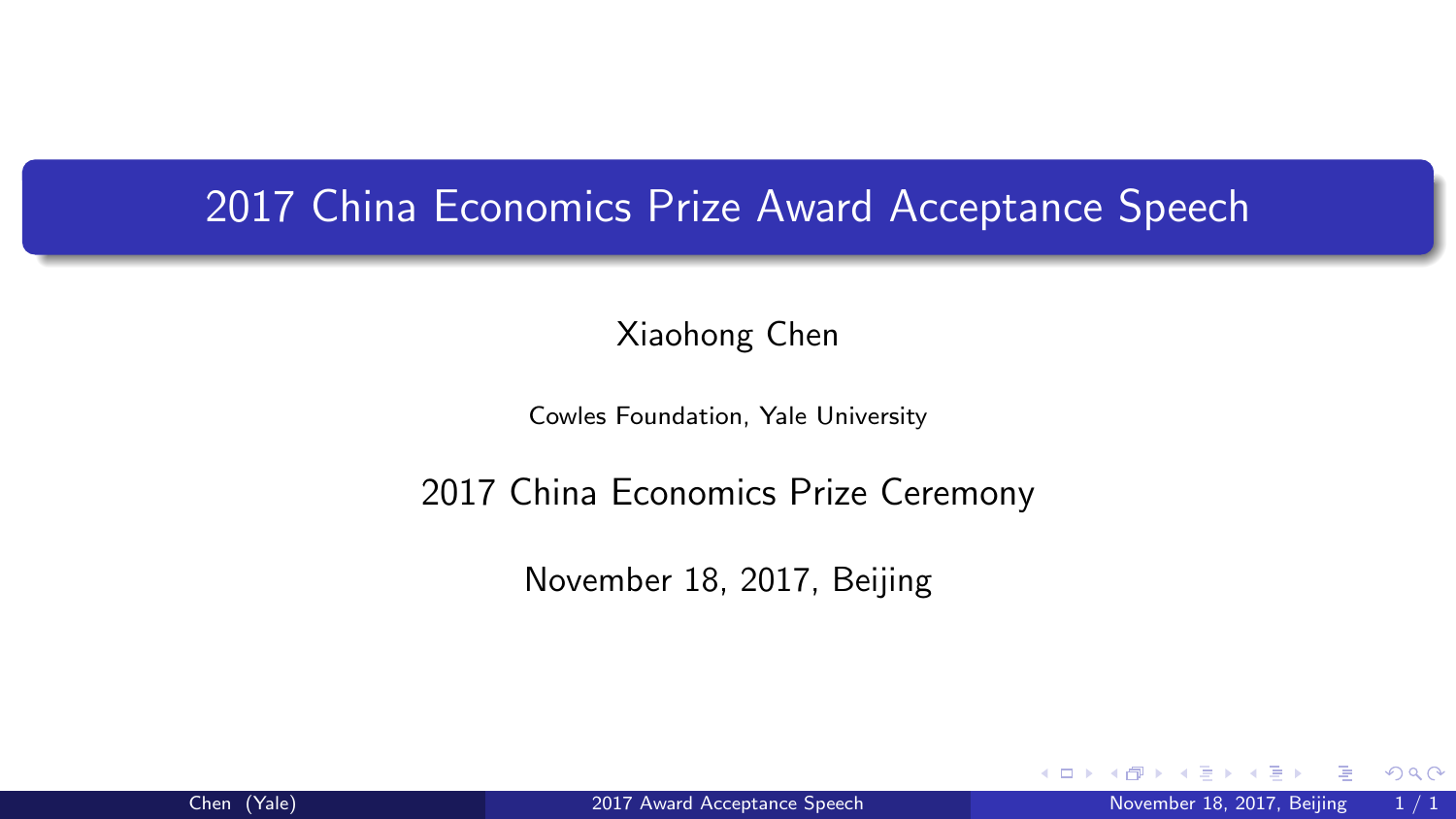- I sincerely thank President Xia and the National Economics Foundation for establishing the China Economics Prize in 2016.
- I commend the Foundation for its noble deeds to "encourage theoretical innovation and economic science prosperity".
- I am deeply grateful to the 2017 Prize Committee for recognizing the works by Professor Gregory Chow and me on econometrics.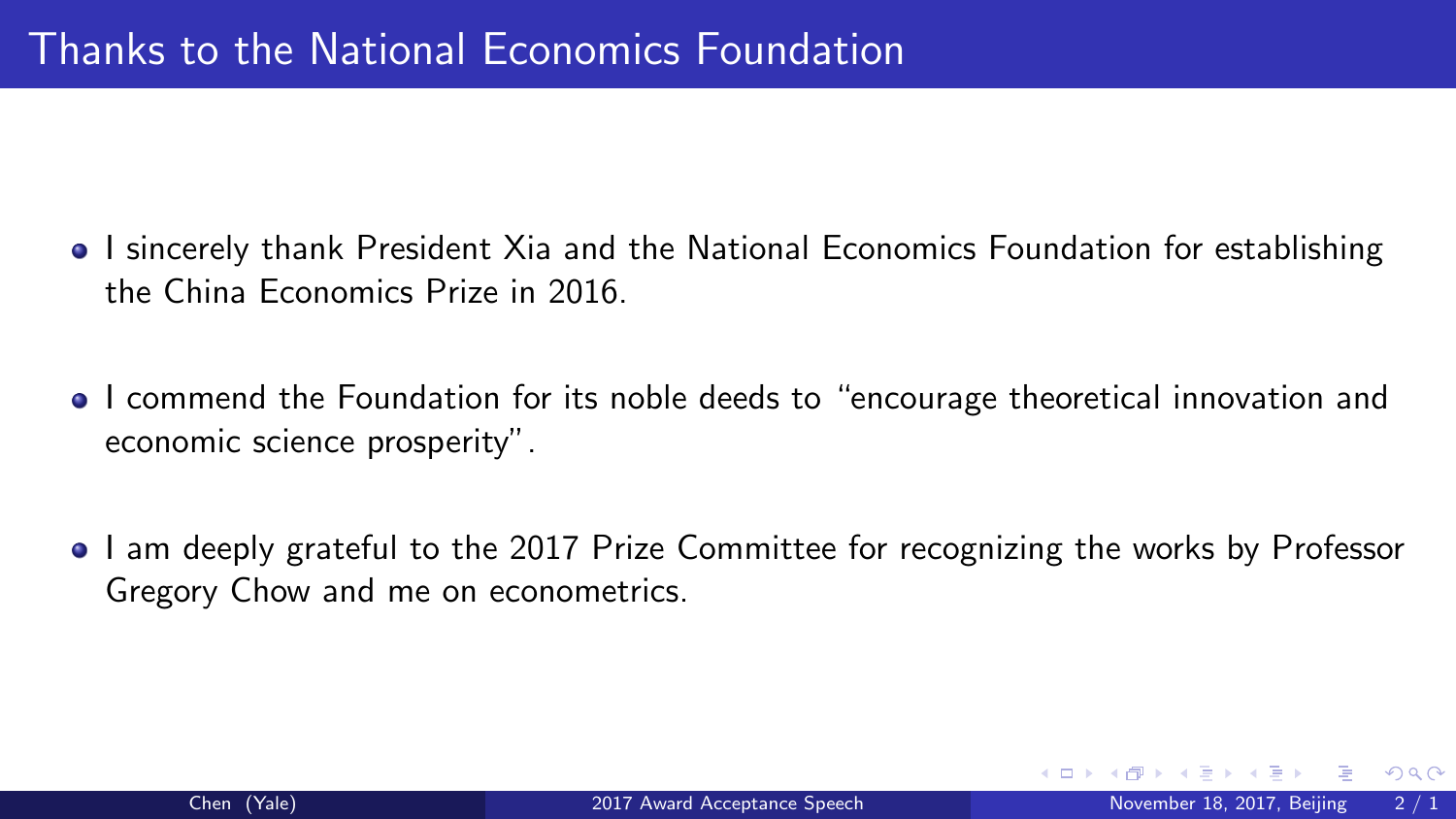### Gregory and My Generation of Chinese Economists

- I am extremely honored and humbled to share this year's China Economics Prize with Professor Gregory Chow.
- Gregory is a true giant among all economists, Chinese or not.
- Gregory also played fundamental roles in China economic reforms and modernization of economics education in China.
- Some Chinese economists were "Chow testers"; Many more (including me) were from Gregory's Economics Training program from 1985-96.
- I view my share of the prize as a salute to my generation of Chinese econometricians and Chinese female economists.
- I hope this award inspires young Chinese economists to expand true research frontiers of econometrics.

- 3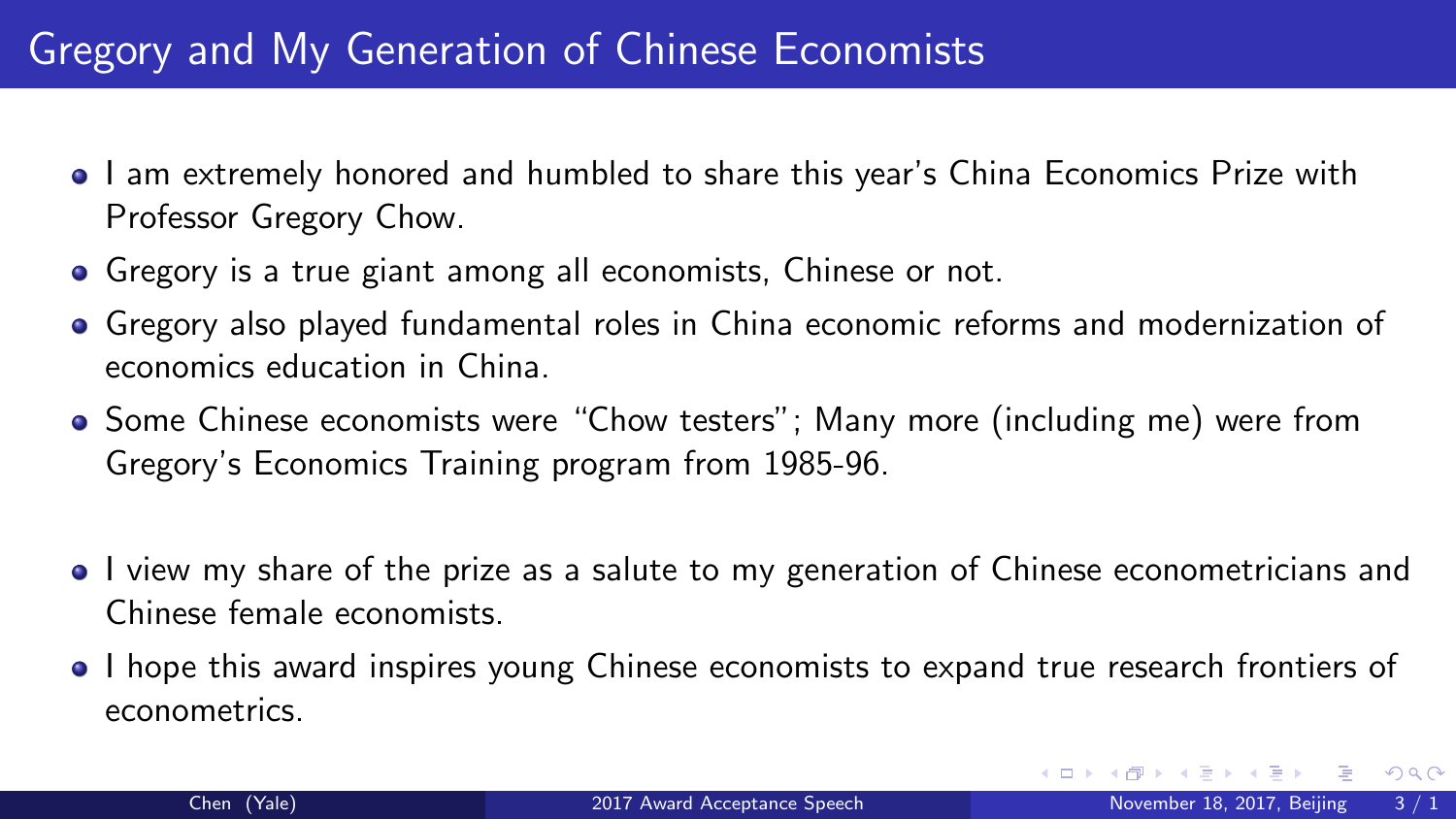- the end of the Cultural Revolution in 1976; the start of China national college-entry exams in 1977; the start of China economic reform since December 78.
- All my teachers inside and outside China for their love and devotion to their teaching.
	- BS in mathematics from Wuhan University, 82-86.
	- Economics Training Program (initiated by Gregory Chow and President Huang Da of Renmin Univ.), class 86-87.
	- MA in economics from Univ. of Western Ontario, 87-88.
	- PhD in economics from UC San Diego, 88-93.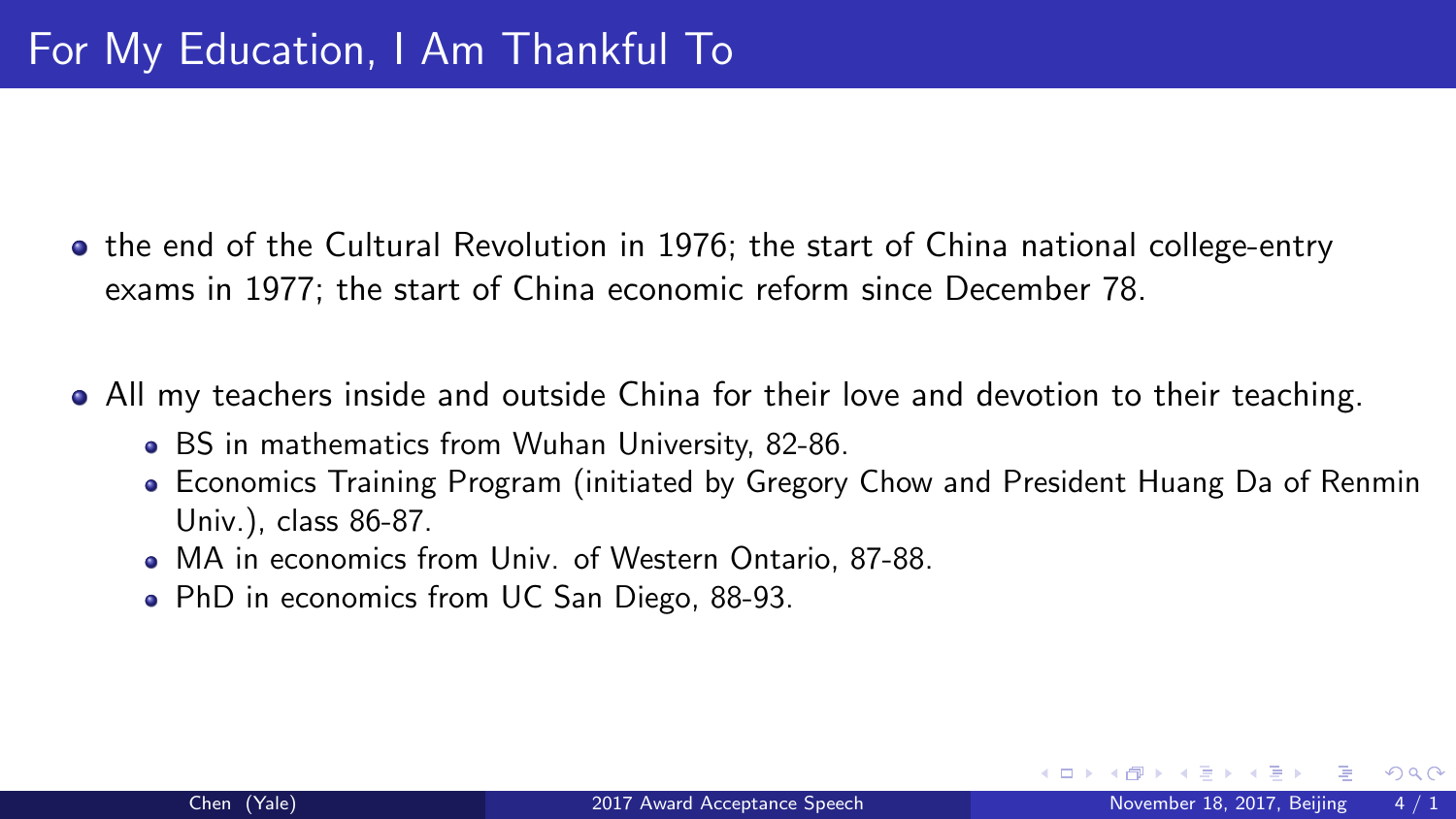### For My Professional Career, I Am Grateful To

#### • my senior mentors

- at graduate school: Roger Gordon, Max Stinchcombe, the late Halbert White (my PhD advisor);
- at Chicago: Lars Peter Hansen, Thomas Sargent (also at NYU);
- at LSE: Peter Robinson:
- at Princeton (I was a visitor): Gregory Chow, Bo Honore.
- my long-term coauthors/friends: Chunrong Ai, Yanqin Fan, Han Hong, Tong Li, Oliver Linton, Yixiao Sun, Elie Tamer, Zhijie Xiao,...
- my colleagues/coauthors/friends: Don Andrews, Richard Blundell, Javier Hidalgo, Cheng Hsiao, Sydney Ludvigson, Rosa Matzkin, Whitney Newey, Jim Powell, Ed Vytlacil, Chenggang Xu,...
- **my students/coauthors**: Tim Christensen, Zhipeng Liao, Demian Pouzo, Alex Torgovitsky, Yanping Yi,...
- my parents, my husband, my sister's and brother's families.

그 그는 그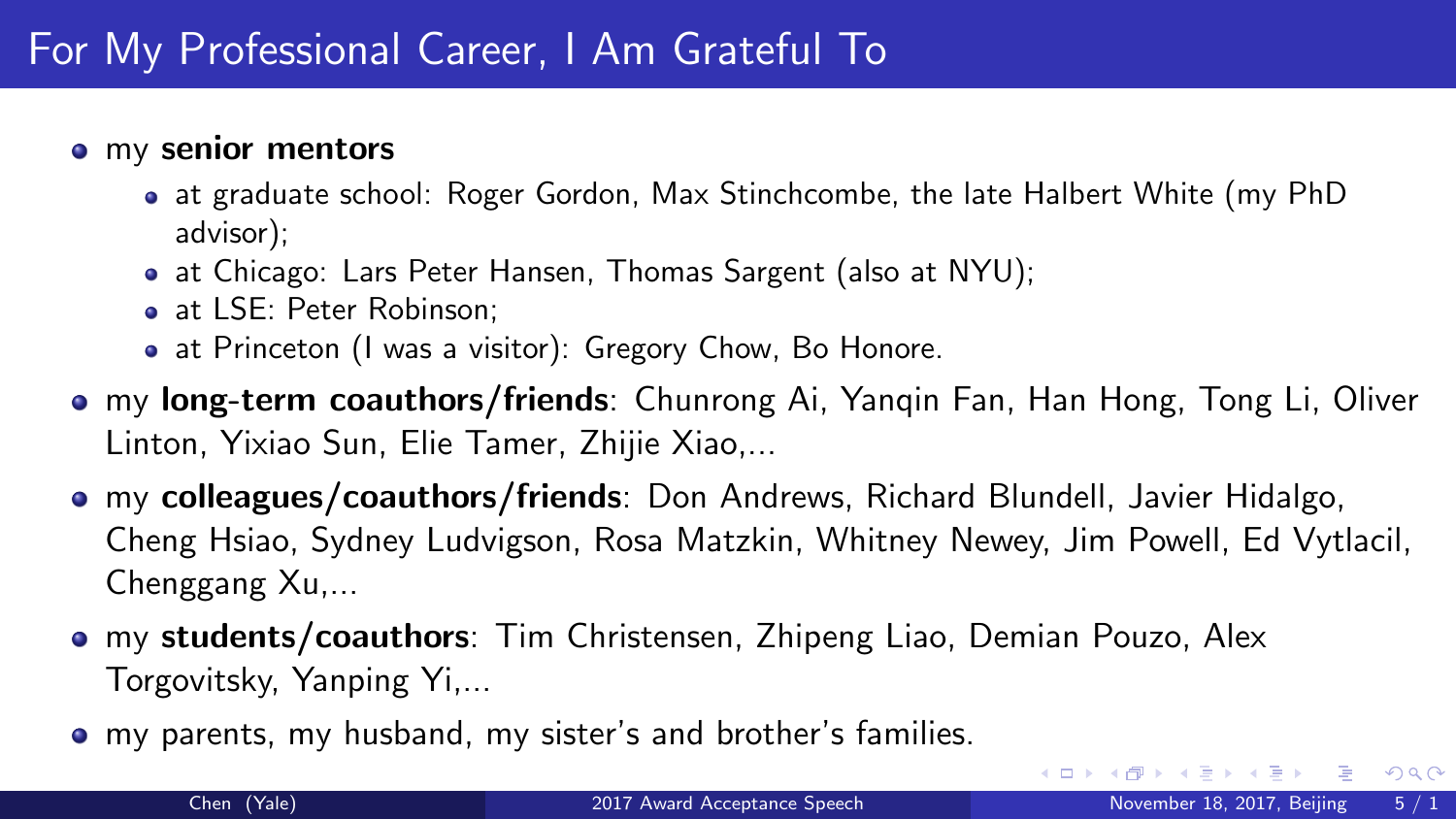- Semi-nonparametric models are families of probability distributions that are indexed by both finite and infinite dimensional unknown parameters of interests.
- The method of sieves estimates semi-nonparametric models by optimizing an empirical criterion over a sequence of approximating parameter spaces (i.e., sieves).
- Two general classes of criteria: all the existing criteria for estimating nonlinear parametric models (e.g., Newey and McFaddern, 94) are valid.
	- M: maximum likelihood (ML), quasi ML, quantile regression, (nonlinear) least square, etc.
	- Minimum Distance (MD), Generalized Method of Moment (GMM), GEL, etc.
- Two general classes of sieves (e.g., Chen, 07)
	- Finite-dimensional linear or nonlinear sieves: Polynomials, Hermite polynomials, Fourier series, Splines, Wavelets, Artificial Neural Networks (ANN), Radial-basis, Ridgelets, etc.
	- Infinite-dimensional linear or nonlinear sieves with various penalty constraints.

イロト イ母 ト イヨ ト イヨ ト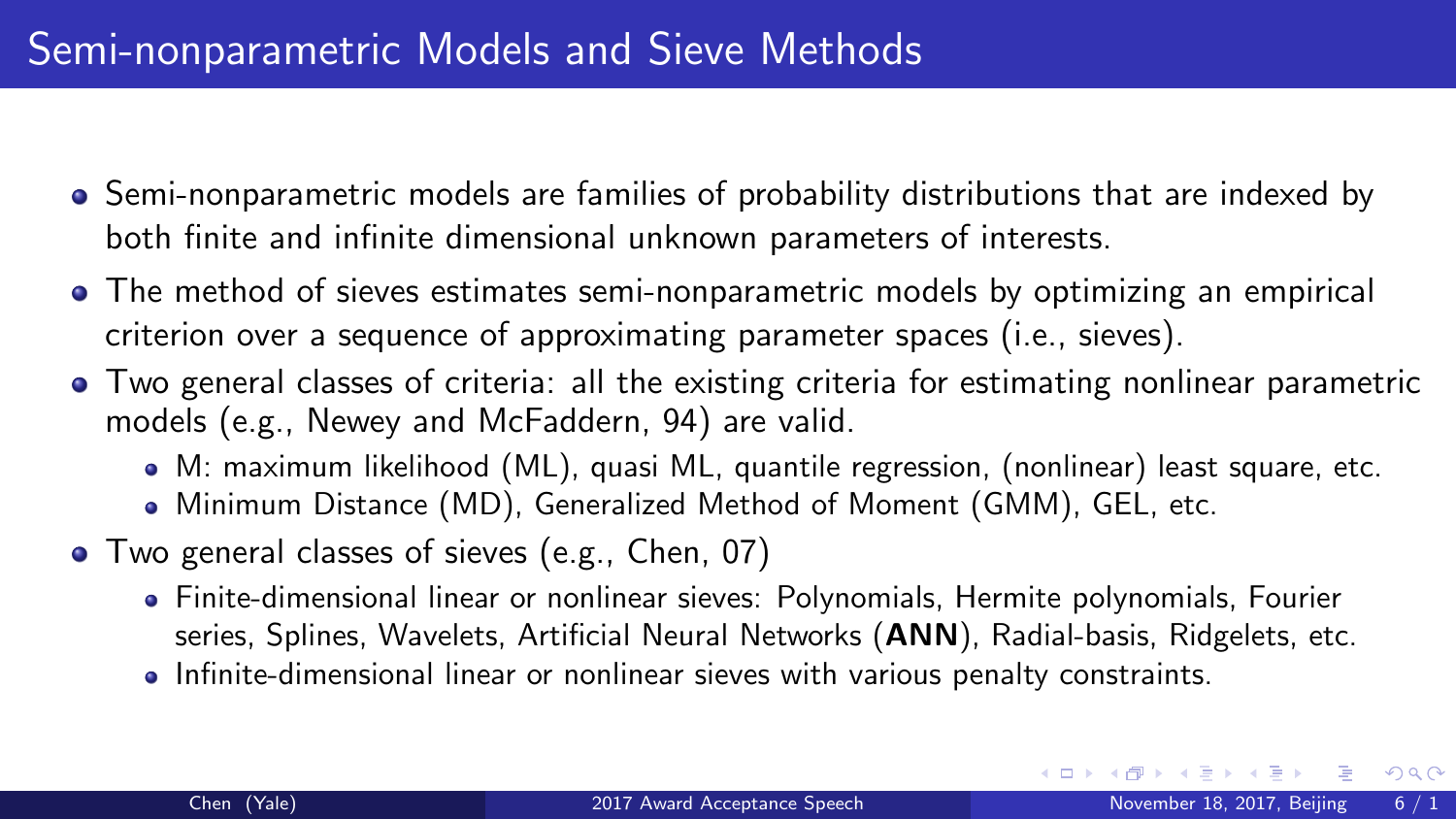- With different choices of criteria and sieves, the method of sieves is very flexible in estimating complicated semi-nonparametric models, allowing for endogeneity, latent heterogeneity or latent state dependence.
	- Choice of criterion: depends on the model and the parameters of interests. E.g., M criterion for nonparametric regressions without endogeneity, and MD (or GMM) criterion for models with endogeneity
	- Choice of sieves: depends on prior information imposed on the unknown functions by the model, such as dimensions of the potential covariates entering the unknown functions.
- Easier to impose shape (monotonicity, concavity), additivity, non-negativity and other restrictions on unknown functions.
- Easy to compute. Once when the unknown functions are approximated by finite dimensional sieves, the implementation is the same as any parametric nonlinear extremum estimation.

D.

 $298$ 

おす悪お す悪お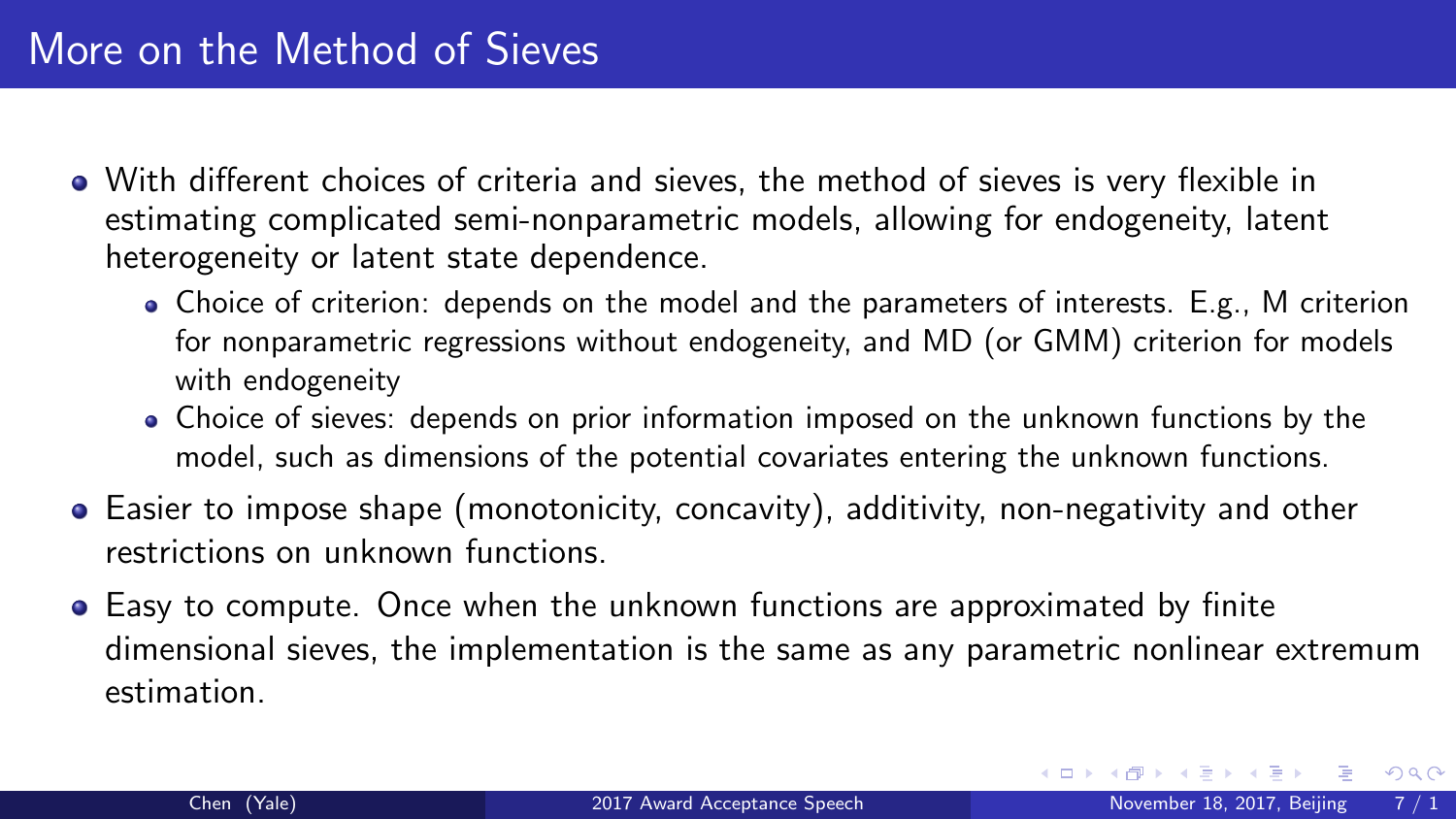### <span id="page-7-0"></span>Ex 1a: Shape-invariant System of Endogenous Engel Curves

Blundell et al. (03): a system of Engel curves satisfying household utility optimization in a given year:

$$
Y_{1\ell i} = h_{1\ell}(Y_{2i} - h_0(X_{1i})) + h_{2\ell}(X_{1i}) + \varepsilon_{\ell i}, \quad \ell = 1, ..., N,
$$

 $Y_{1\ell i}$  is household *i*'s budget share on goods  $\ell$ ,  $Y_{2i}$  is *i*'s log-total non-durable expenditure–endogenous in that  $E[\varepsilon_{\ell i} | Y_{2i}] \neq 0$ .

Blundell et al. (07): a semi-nonparametric mean IV

$$
E[Y_{1\ell i}-\{h_{1\ell}(Y_{2i}-g(X_{1i}'\beta_{1}))+X_{1i}'\beta_{2\ell}\}|X_{1i},X_{2i}]=0,
$$

Chen-Pouzo (09): a semi-nonparametric quantile IV

$$
E[1\left(Y_{1\ell i} \leq h_{1\ell}(Y_{2i} - g(X'_{1i}\beta_{1})) + X'_{1i}\beta_{2\ell}\right) | X_{1i}, X_{2i}] = \gamma \in (0, 1).
$$

Both are estimated via sieve minimum distance (MD).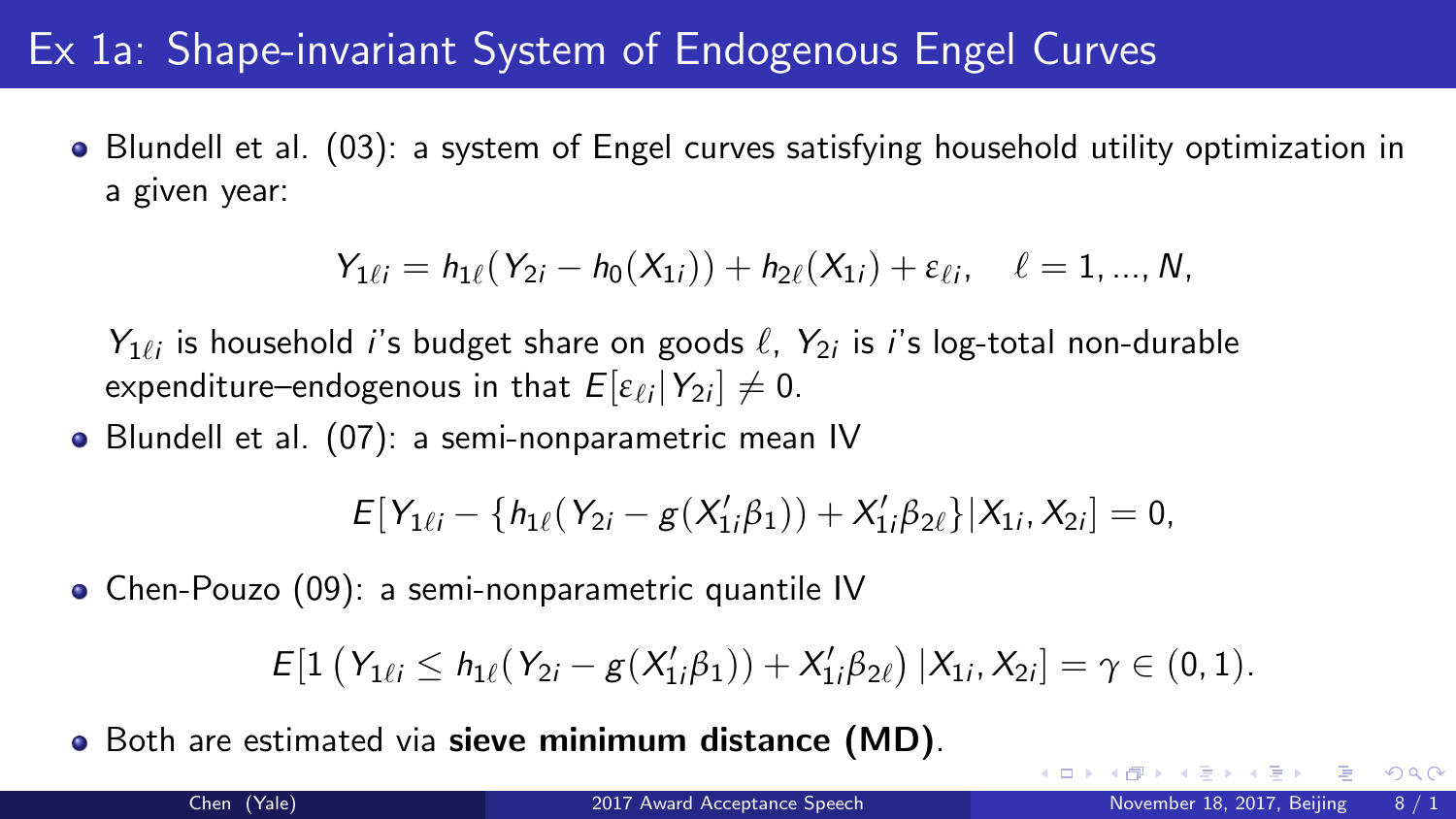#### Figure: Engel Curve Estimation



Estimated Engel curves (red line) with bootstrap uniform confidence bands (solid black lines are 90%, dashed black lines are 95%). The x-axis is log total household expenditure, the y-axis is household budget [sh](#page-7-0)a[re. Source: Chen-Christense](#page-0-0)n.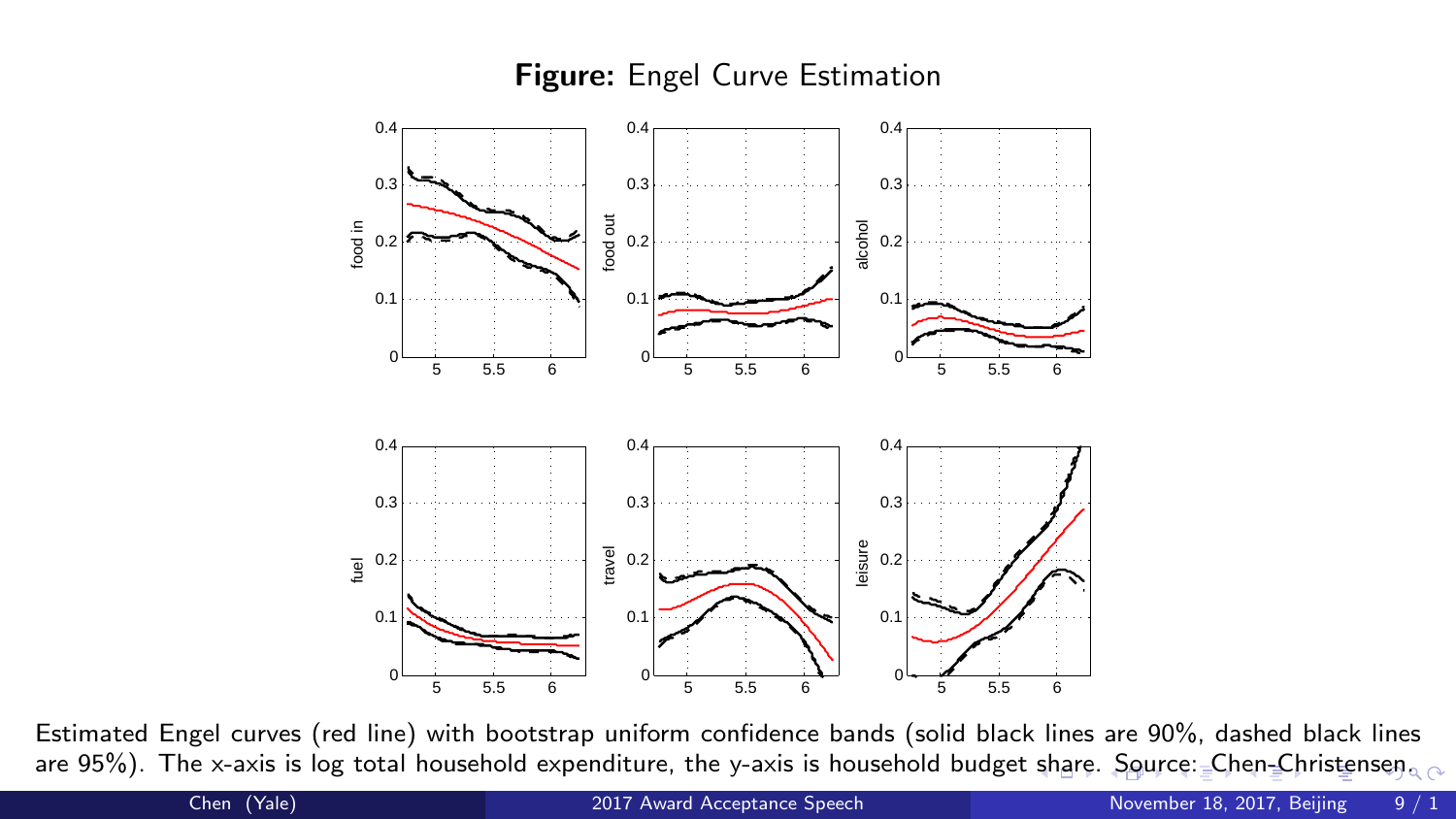### <span id="page-9-0"></span>Ex 1b: Welfare Functionals of Endogenous Demand Curves

*i*th household quantity demand on gasoline:  $Q_i = h_0(P_i, Y_i) + \epsilon_i$ ,  $P_i$  price and  $Y_i$  income of  $i$ th household.  $P_i$  is endogenous. Consumer surplus (CS) and deadweight loss (DL) are welfare measures for impact of price (i.e, tax) changes on consumers. Hausman (81) shows CS from a price change from  $\rho^0$  to  $\rho^1$  at income level  $\mathcal{y},$  denoted  $S_\mathcal{y}(\rho^0),$  solves

$$
\frac{\partial S_y(p(u))}{\partial u} = -h_0(p(u), y - S_y(p(u))) \frac{dp(u)}{du}, S_y(p(1)) = 0,
$$

 $\rho:[0,1]\rightarrow R$  is a continuously differentiable path with  $\rho(0)=\rho^0$  and  $\rho(1)=\rho^1.$ 

- Chen-Christensen (forthcoming) estimates the CS and DL welfare impacts of endogenous gasoline price increase via sieve NPIV, using data set of Blundell et al. (12).
- Structural demand in IO: Compiani (yale phD JMP, 17) uses sieve NPIV to estimate endogenous demand nonparametrically, and aims at price elasticity of demand.

 $\Omega$ 

イロメ イ何 メイヨメ イヨメーヨ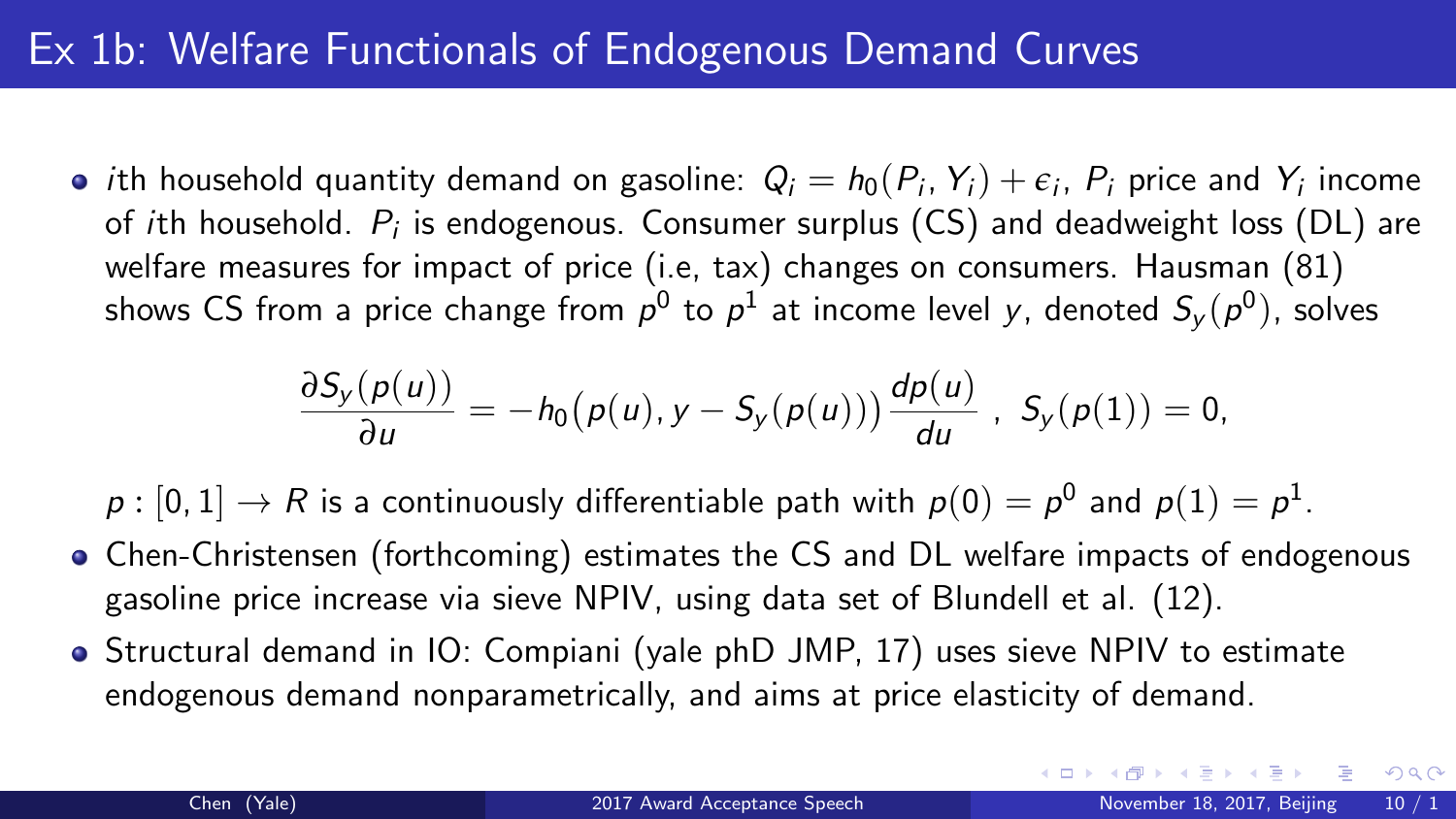

#### Figure: Welfare Impact from Gasoline Price Increase

black lines are 95%) when demand is estimated via sieve NPIV. Left panels are for household income of \$72,500; right panels are for household income of \$42,500. Source: Chen-Christensen (forthcoming) CS and DL from a price increase to \$1.40/gal (solid red line) and the bootstrap UCBs (solid black lines are 90%, dashed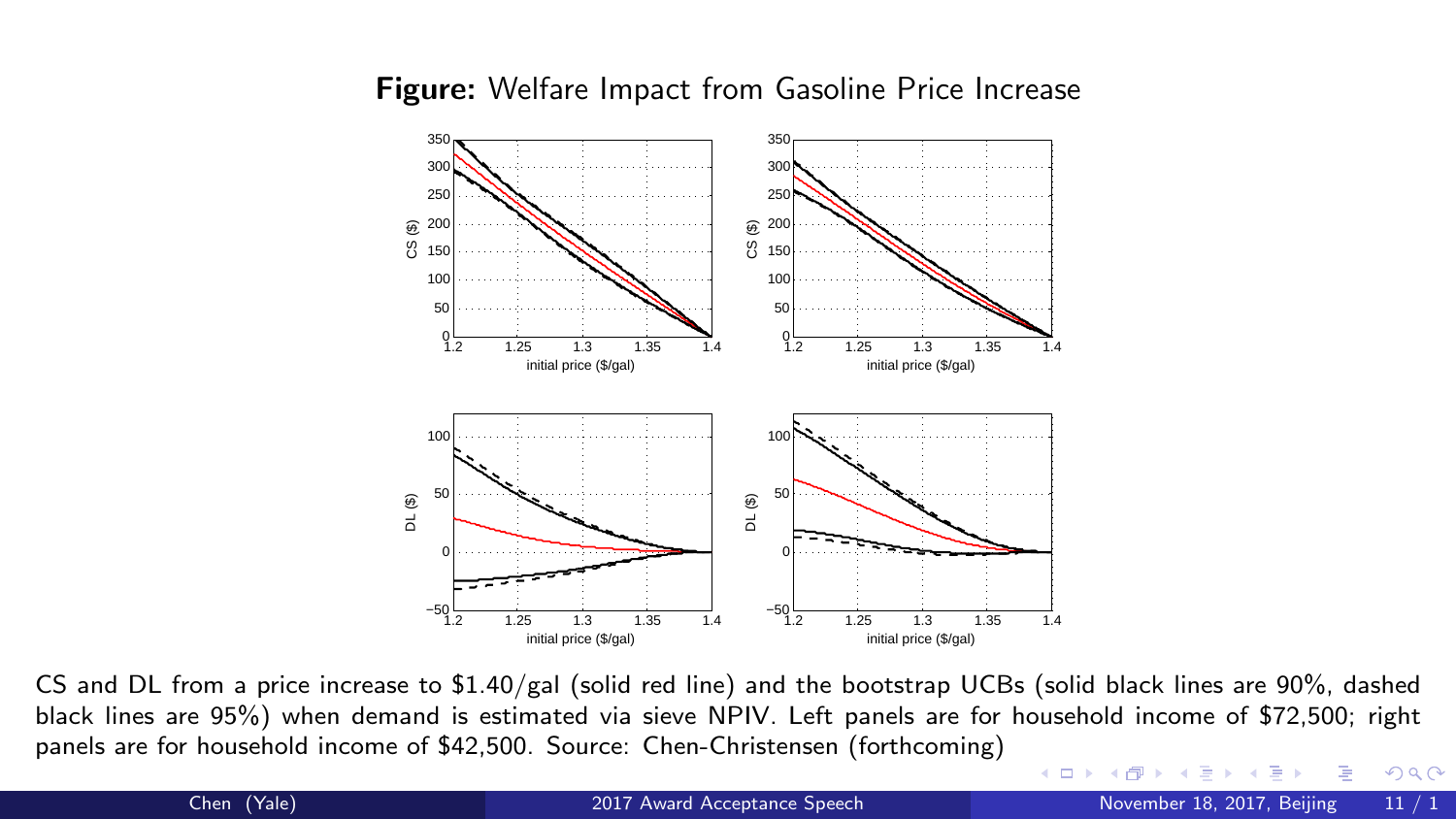#### **Figure:** Organic Strawberries: Own-price Elasticity Function



Own-price elasticity function estimated via BLP vs sieve NPIV. BLP estimates relies on parametric assumptions, while sieve NPIV uses Chen-Christensen for inference. BLP underestimates price elasticity. Source: Compiani (17, yale JMP)

∢⊡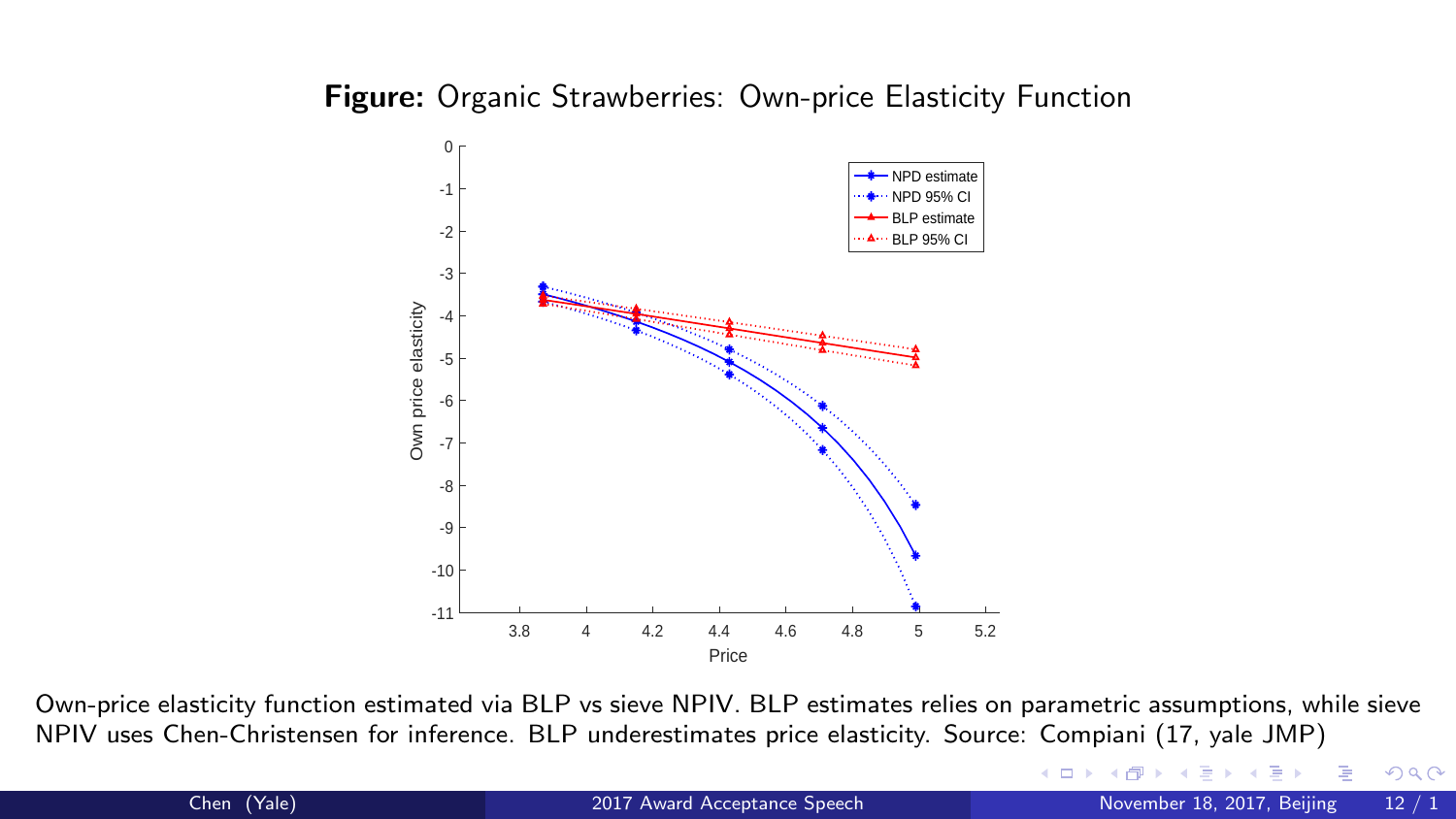• Consumption based asset pricing models:

$$
E(M_{t+1}R_{j,t+1}-1|\mathcal{I}_t)=0, \ \ j=1,...,N,
$$

 $M_{t+1} = \frac{\partial U/\partial C_{t+1}}{\partial U/\partial C_t}$ *∂<sup>U/∂Ct+1</sup> is IMRS (intertemporal marginal rate of substitution in consumption),*<br>∂U/∂Ct or pricing kernel or SDF.

Hansen-Singleton (82):  $U=\sum_{t=0}^{\infty}\delta^{t}\left[(\mathit{C}_{t}^{1-\gamma}-1)/(1-\gamma)\right]$ ,  $M_{t+1}=\delta\left(\frac{\mathit{C}_{t+1}}{\mathit{C}_{t}}\right)$  $C_t$ −*<sup>γ</sup>* . GMM with *unconditional* moment restrictions

$$
E\left(\left[\delta\left(\frac{C_{t+1}}{C_t}\right)^{-\gamma}R_{j,t+1}-1\right]\mathbf{Z}_t\right)=0, \quad j=1,...,N,
$$

Many worry misspecification of time separable utility in consumption.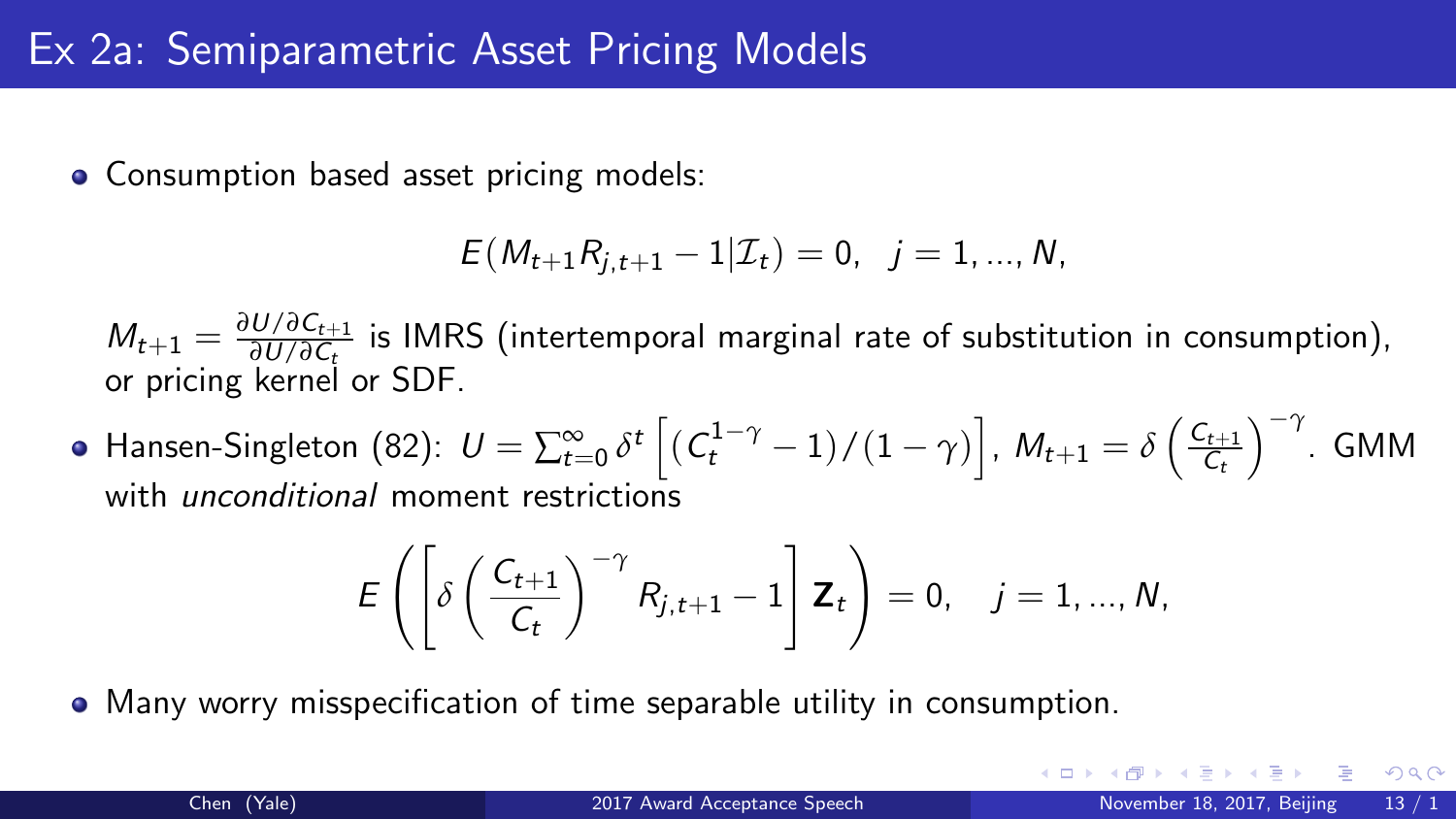### Ex 2b: Nonlinear Habit-based Asset Pricing Models

Chen-Ludvigson (09):  $U = \sum_{t=0}^{\infty} \delta^t \left[ ((C_t - H_t)^{1-\gamma} - 1)/(1-\gamma) \right]$ , here  $H_t = C_t g(c_t^*)$ is unknown habit level,  $0 \leq g \leq 1$ , g nondecreasing in first argument of  $\mathbf{\mathsf{c}}_t^* = \Bigl( \frac{\mathsf{C}_{t-1}}{\mathsf{C}_{t}}$  $\frac{C_{t-1}}{C_t},...,\frac{C_{t-L}}{C_t}$  $C_t$ ).  $M_{t+1} = \frac{\partial U/\partial C_{t+1}}{\partial U/\partial C_t}$ *<sup>U/∂C<sub>t</sub>*+1</sub>. For external habit,</sup>  $\partial U/\partial \overline{\mathcal{C}}_t = \mathcal{C}^{-\gamma}_t \left(1 - g\left(\mathcal{c}_t^*\right)\right)^{-\gamma}$ ; For internal habit,

$$
\frac{\partial U}{\partial C_t} = C_t^{-\gamma} \left[ (1 - g(c_t^*))^{-\gamma} - E_t \left\{ \sum_{j=0}^L \delta^j \left( \frac{C_{t+j}}{C_t} \right)^{-\gamma} (1 - g(c_{t+j}^*))^{-\gamma} \frac{\partial H_{t+j}}{\partial C_t} \right\} \right].
$$

welfare implication is different under internal vs external habits. One needs nonlinear habit  $g()$  to identify external vs internal habits.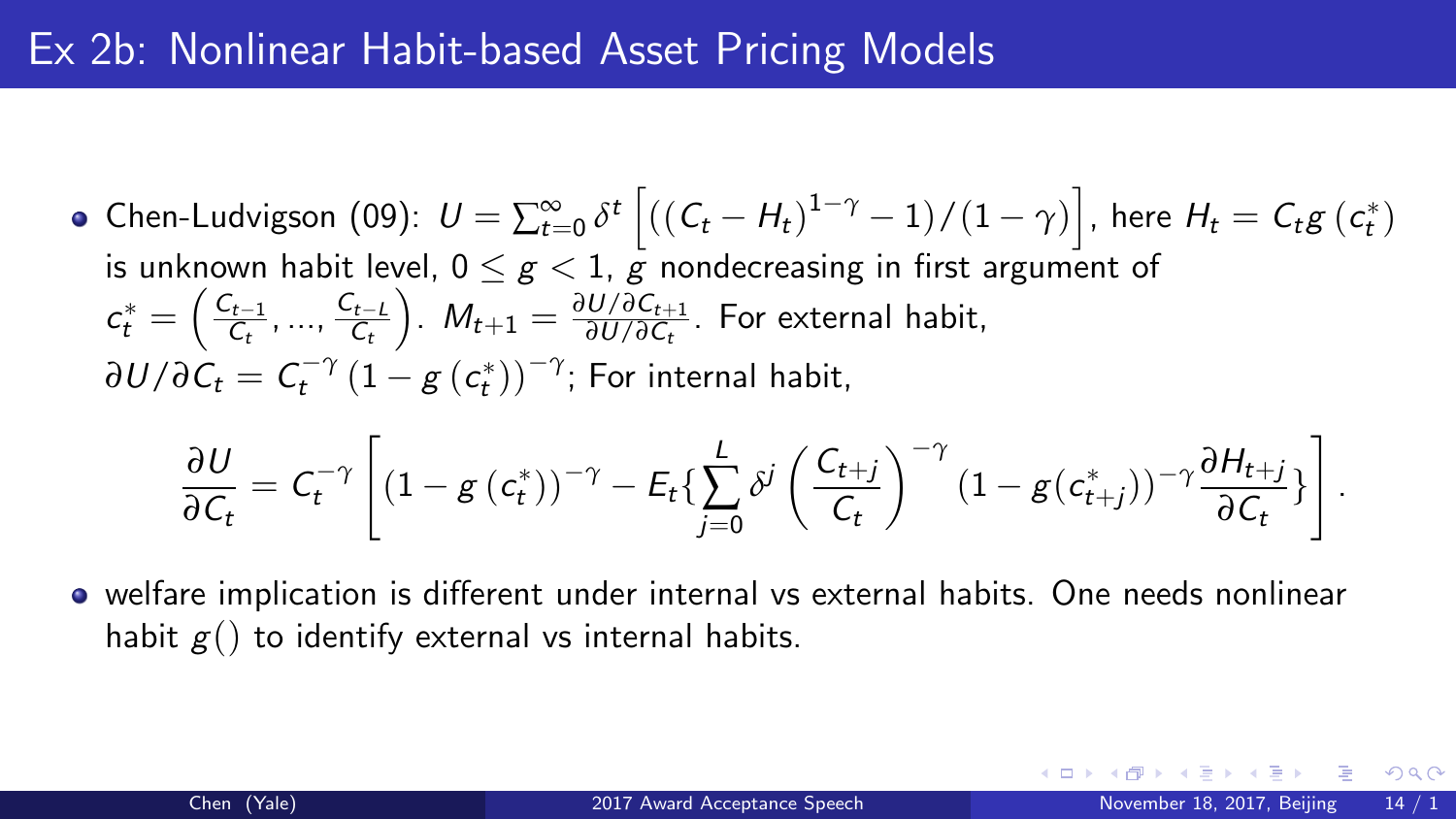• Chen-Ludvigson (09): Sieve minimum distance (SMD) with *conditional* moment restrictions:

$$
E(M_{t+1}R_{j,t+1}-1|\mathbf{w}_t)=0, \ j=1,...,N, \quad \mathbf{w}_t \subset \mathcal{I}_t,
$$

with  $\mathbf{w}_t = \left[ \widehat{cay}_t, RREL_t, SPEX_t, \frac{C_t}{C_{t-1}} \right]$  $C_{t-1}$  $\left.\rule{0pt}{12pt}\right]^{\prime}$  in empirical work.

- ANN sieve to approximate unknown habit  $g()$  with  $L = 3, 4$  (quarters).
- $\bullet$  Using quarterly data, some empirical findings are: (1) estimated *habit is nonlinear*; (2) internal habit fits data significantly better than external habit; (3) estimated *δ*, *γ* are sensible; (4) estimated habit generated SDF performs well in explaining cross-sectional stock returns; (5) more findings about pricing errors, and model comparison in terms of HJ pricing errors.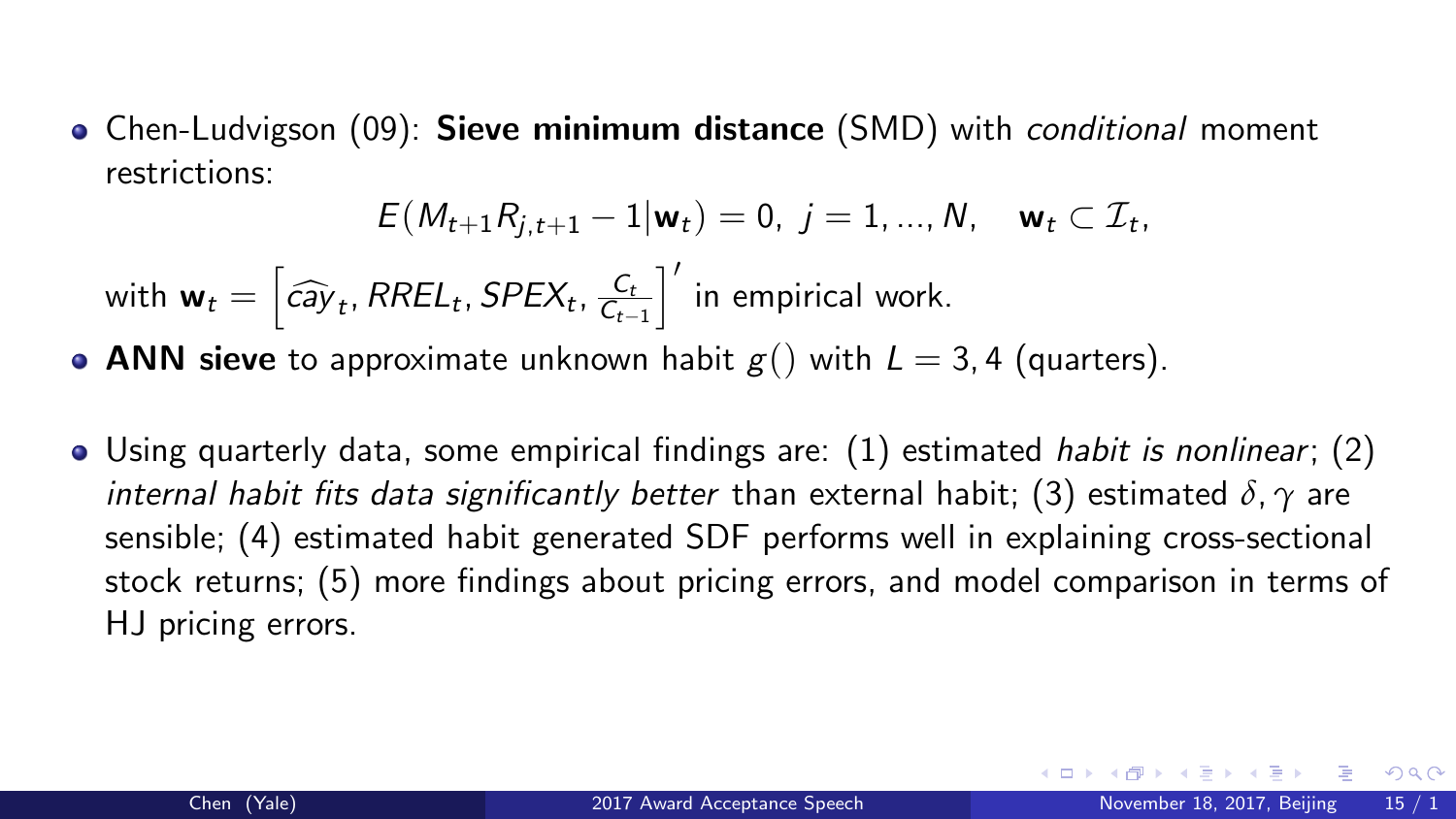## Brief Summary of My Past Works on Sieve MD Estimation

For semi-nonparametric conditional moment models:  $E[\rho(Y, \beta_0, h_0(\cdot))|X] = 0$ , where the unknown functions  $h()$  could depend on endogenous variable,

- Ai-Chen (03): propose sieve MD estimation of (*β*, h(·)), root-n asymp. normality and efficient estimation, and sieve Wald stat for *β*.
- Ai-Chen (07, 12): modified sieve MD for root-n normality of *β* in general misspecified models with different conditioning sets (07), or efficient estimation of *β* in sequential moment restrictions (12).
- Blundell-Chen-Kristensen (07): nonparametric mean squared error convergence rate of sieve NPIV estimation of  $h()$  in system of endogenous Engel curves (Ex 1a).
- Chen-Pouzo (09, 12, 15): Large sample properties (consistency, rate, limiting distribution) of sieve MD, sieve Wald and QLR tests for possibly non-smooth generalized residuals *ρ*(), e.g., quantile IV.
- Chen-Christensen (15): data-driven optimal sup-norm rates and uniform confidence bands of nonlinear welfare functionals of sieve NPIV of  $h$ , applications to endogenous demand estimation (Ex 1b).  $A \equiv \begin{pmatrix} 1 & 0 & 0 \\ 0 & 0 & 0 \\ 0 & 0 & 0 \end{pmatrix} \in A \Rightarrow A \equiv \begin{pmatrix} 1 & 0 & 0 \\ 0 & 0 & 0 \\ 0 & 0 & 0 \end{pmatrix} \in A$  $299$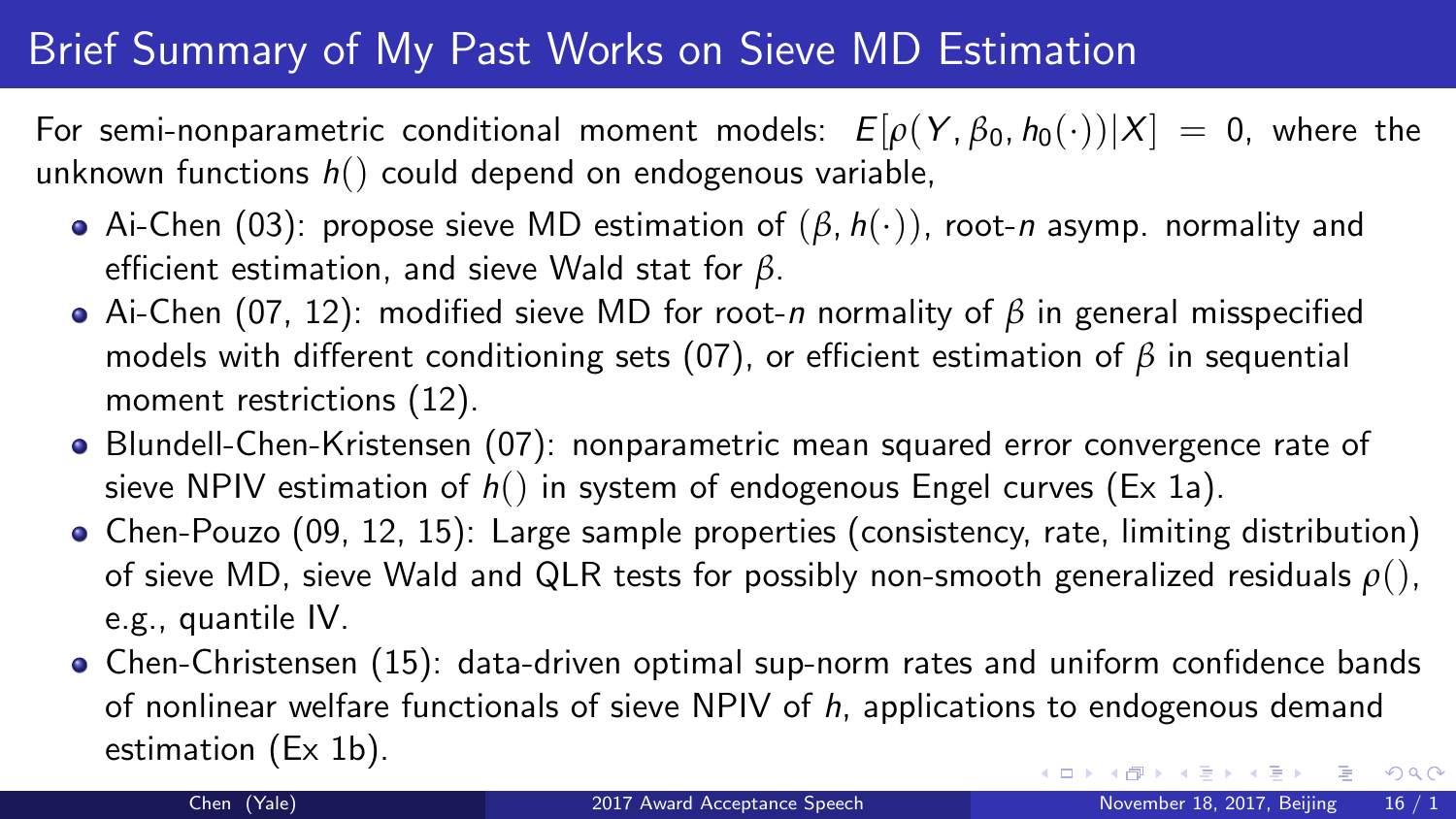### Ex 3: Duration Model with Unobserved Heterogeneity

Heckman and Singer (84): data  $\{T_i, X_i\}_{i=1}^n$  i.i.d. from

$$
p(T|X,\beta_0,h_0)=\int_{\mathcal{U}}g(T|X,u,\beta_0)f_U(u)du,
$$

 $g(T|X, u, \beta_0)$ : the density of duration T conditional on unobserved heterogeneity U and observed  $X$ . E.g., a Weibull density is

$$
g(T|X, u, \beta_0) = \beta_{0,1} T^{\beta_{0,1}-1} \exp \left[\beta'_{0,2} X + u - T^{\beta_{0,1}} \exp \left(\beta'_{0,2} X + u\right)\right].
$$

- U is indep. of X. Misspecifying density  $f_U(u) \equiv h_0^2(u)$  leads to inconsistent estimation of *β*0.
- **Semiparametric mixture** models are widely used.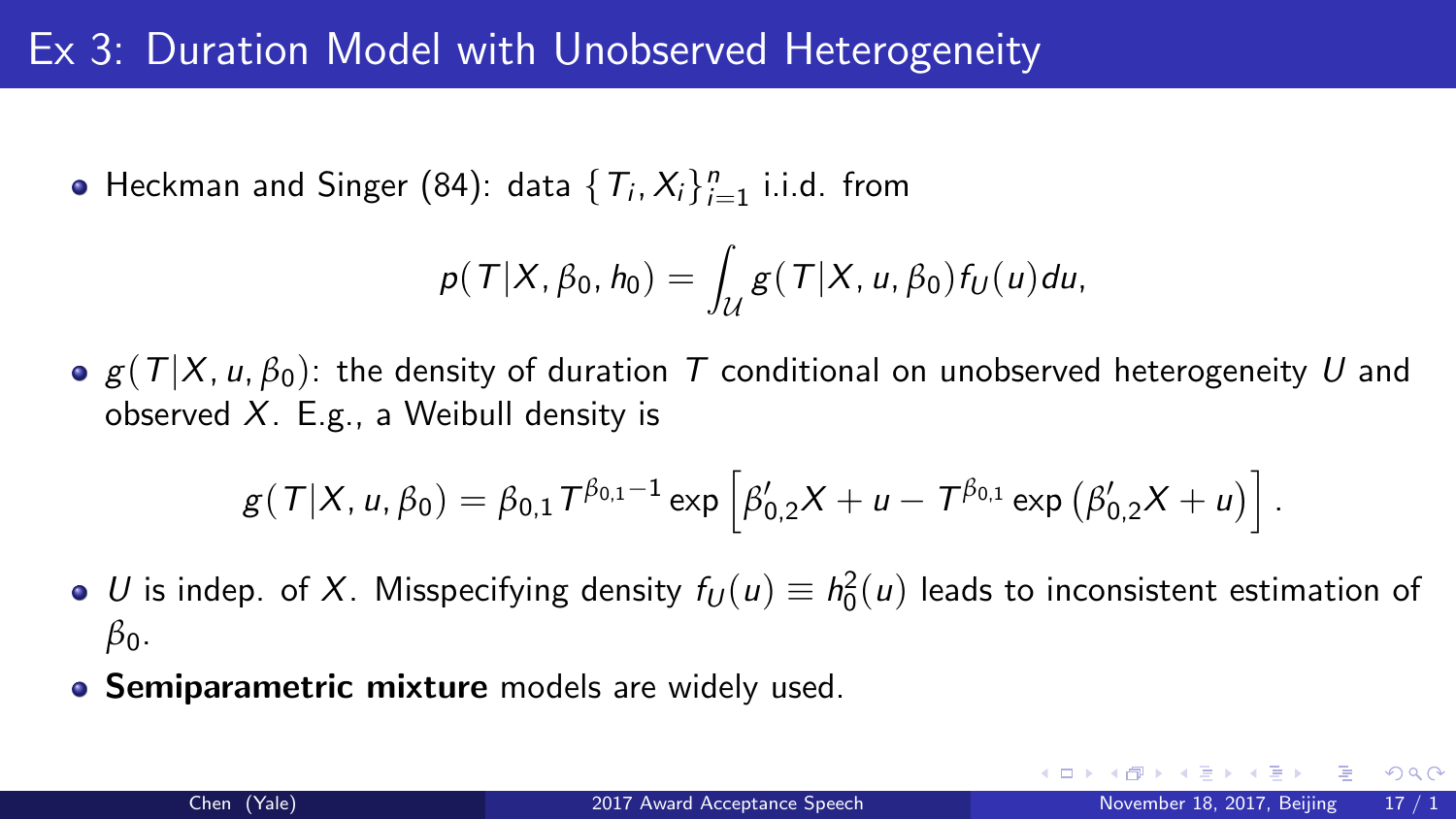• Let  $\alpha_0 = (\beta_0, h_0) \in B \times \mathcal{H}$ , which can be estimated by **sieve MLE**:

$$
\widehat{\alpha}_n = \arg \max_{\beta \in B, h \in \mathcal{H}_n} \sum_{i=1}^n \log \{ \int_{\mathcal{U}} g(T_i | X_i, u, \beta) h^2(u) du \}
$$

where  $\mathcal{H}_n$  is a sieve space that becomes dense in  $\mathcal{H}$  as  $n \to \infty$ .

- Heckman and Singer (84): first-order spline sieve for  $\mathcal{H}_n$ ; consistency.
- Chen and Liao (14): Hermite polynomial sieve for  $\mathcal{H}_n$ ; sieve LR based inference, with an application to Chinese data.
- Chen, Tamer and Torgovitsky (11): bootstrap sieve LR inference robust to potential loss of point-identification.
- The theory is directly applicable to random coeff., measurement error, etc.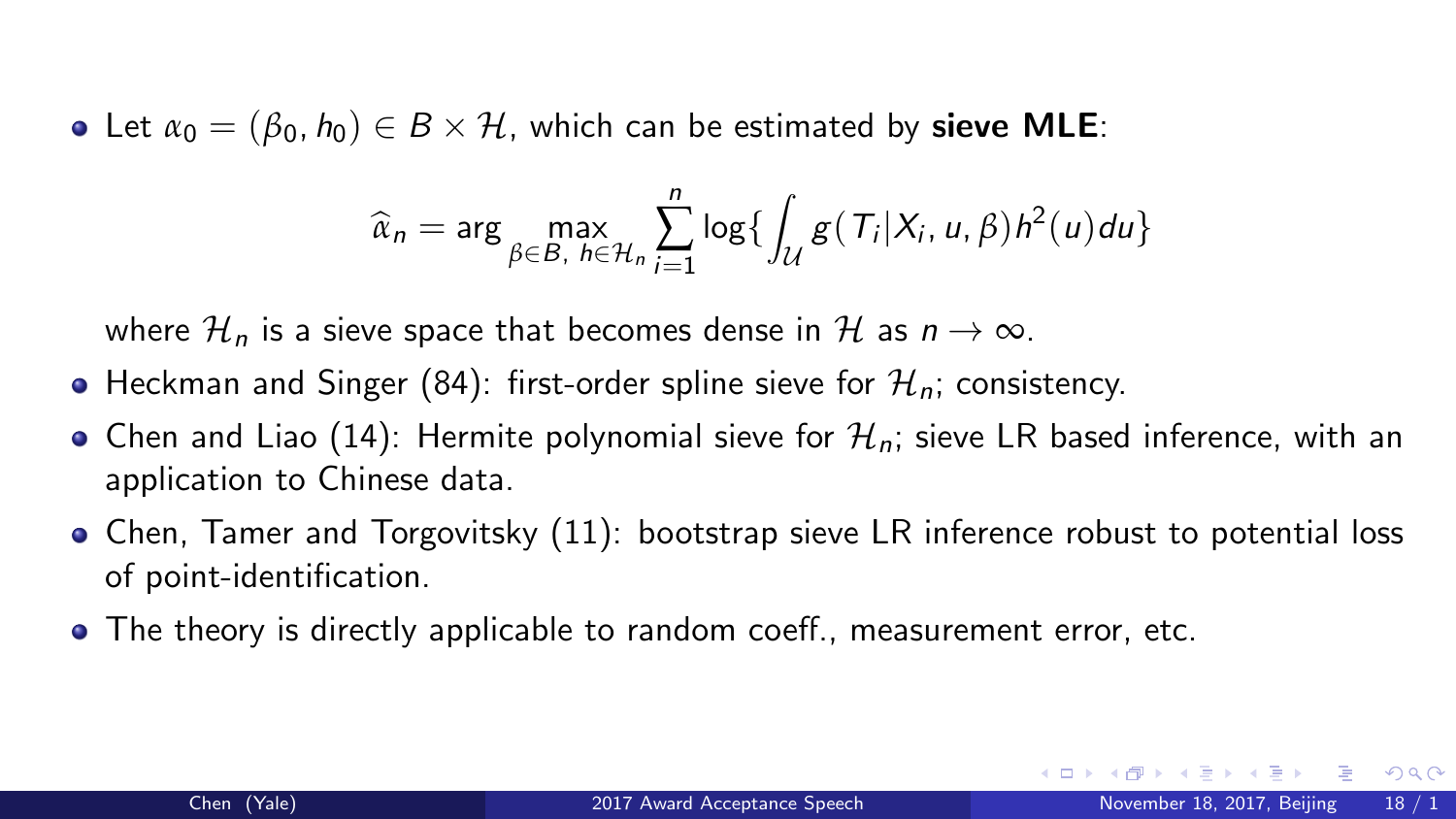| AIC.                           | Sieve MLE | Std    | Gaussian Cls <sup>5</sup> | Chi-square Cls <sup>5</sup> |
|--------------------------------|-----------|--------|---------------------------|-----------------------------|
| log(Duration)                  | 3.3621    | 0.0975 | (3.1710 3.5532)           | $(3.2720 \t3.4496)$         |
| Constant                       | $-5.3175$ | 0.2624 | (-5.8317 -4.8032)         | (-5.4516 -5.1844)           |
| Gender of 1st kid <sup>2</sup> | 0.0584    | 0.1256 | $(-0.1877$ 0.3045)        | $(-0.1182 \t 0.2322)$       |
| Years of schooling             | 0.0088    | 0.0181 | (-0.0267 0.0442)          | $(-0.0102 0.0275)$          |
| $B \circ n \circ n^3$          | $-0.2270$ | 0.1331 | $(-0.4880$ 0.0339)        | (-0.4164 -0.0418)           |
| Household type <sup>4</sup>    | 0.7900    | 0.1769 | $(0.4433 \t1.1366)$       | (0.6427 0.9365)             |
| <b>BIC</b>                     | Sieve MLE | Std    | Gaussian Cls              | Chi-square Cls              |
| log(Duration)                  | 3.2404    | 0.0718 | $(3.0090 \t3.2905)$       | (3.0642 3.2321)             |
| Constant                       | $-4.9435$ | 0.2284 | (-5.3232 -4.4281)         | (-5.0064 -4.7476)           |
| Gender of 1st kid              | 0.0397    | 0.0840 | $(-0.0993 \t 0.2298)$     | (-0.1100 0.2309)            |
| Years of schooling             | 0.0075    | 0.0157 | (-0.0253 0.0364)          | $(-0.0129 0.0235)$          |
| Bonus                          | $-0.2836$ | 0.1118 | (-0.4816 -0.0434)         | (-0.4459 -0.0818)           |
| Household type                 | 0.7326    | 0.1591 | 0.4291<br>1.0526          | 0.8824)<br>(0.5974          |

Table: Duration Analysis of the Second Birth in China

1. Sample size n=694; 2. gender dummy variable equals 1 if the 1st kid is a girl and 0 otherwise; 3. bonus dummy variable equals 1 if there are subsidies awarded to the household accepting the one child policy; 4. household type is 1 if it is registered in rural area and 0 otherwise; 5. confidence intervals are constructed under 0.95. Source: Chen-Liao (14)

画

 $299$ 

イロト イ押ト イヨト イヨト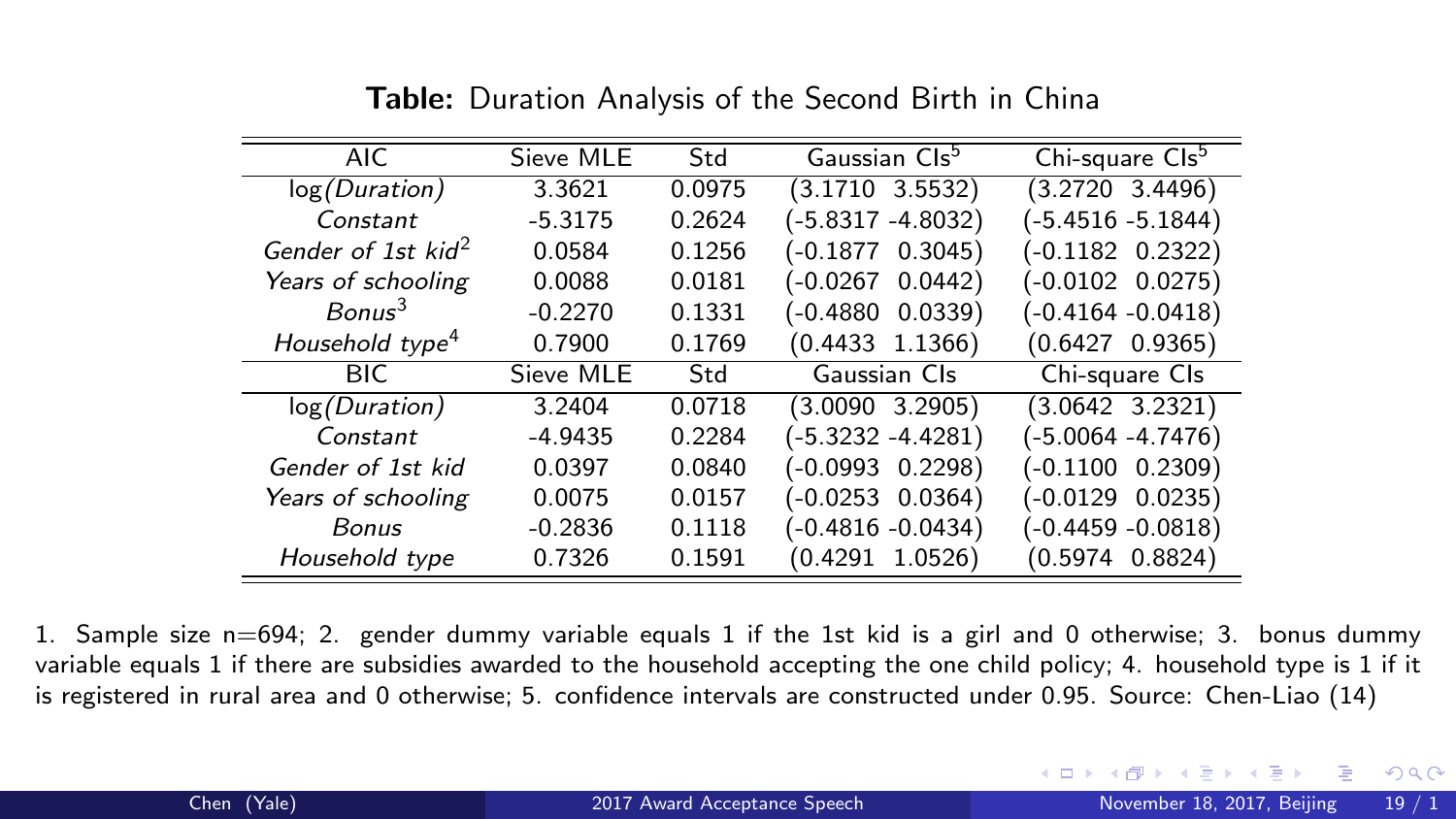- Geanakoplos (10): bad news is accompanied by increased uncertainty (volatility). "News impact curve".
- Engle (10): "risk assessment" is also important in understanding the financial crisis.
- To capture both news impact curve and tail joint dependence, consider a semi-nonparametric  $GARCH + residual copula model$ .
- We use daily data from the last 4 years to address both "news impact curve" and risk assessment" based on 3 series: mortgage-backed security (MBS), stock, and bond market returns.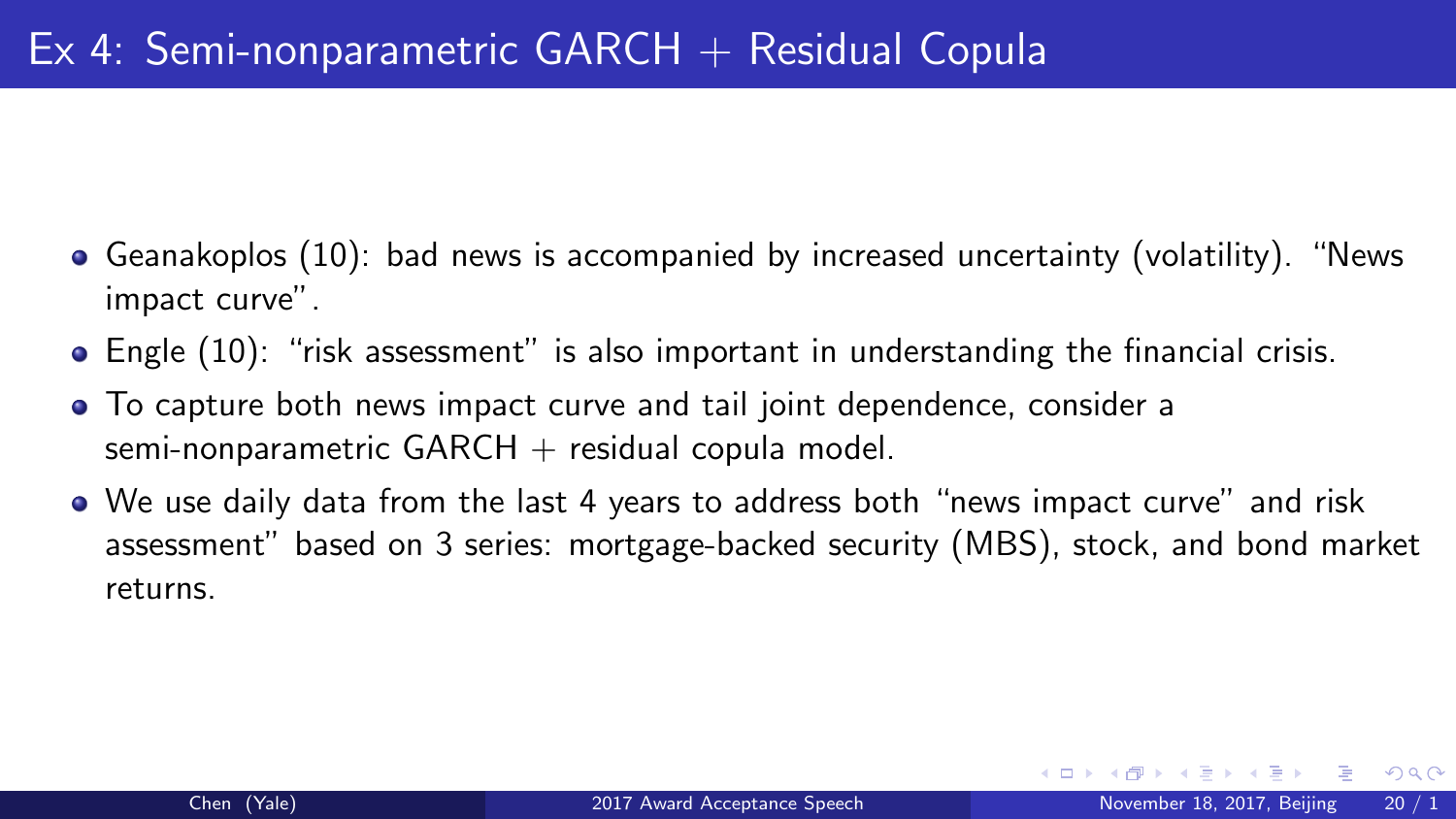Chen-Fan (06) SCOMDY model: Excess returns on Barclays MBS index  $(S_t^e)$ , excess market (daily Fama-French factor) returns ( $M_t^e$ ), and excess returns on the Barclays bond index  $(B_t^e)$ :

$$
\begin{aligned}\n\text{MBS Market} &\; : \quad S_t^e = c_S + \rho_S S_{t-1}^e + \beta_S M_{t-1}^e + \sigma_{S,t} \varepsilon_{S,t} \\
\text{Stock Market} &\; : \quad M_t^e = c_M + \rho_M M_{t-1}^e + \sigma_{M,t} \varepsilon_{M,t} \\
\text{Bonds Market} &\; : \quad B_t^e = c_B + \rho_M B_{t-1}^e + \beta_B M_{t-1}^e + \sigma_{B,t} \varepsilon_{B,t} \\
\text{Volatility} &\; : \quad \sigma_{i,t}^2 = \omega_i + \theta_i \sigma_{i,t-1}^2 + h_i \left( \sigma_{i,t-1} \varepsilon_{i,t-1} \right), \quad i \in \{S, M, B\} \,.\n\end{aligned}
$$

 $E(\varepsilon_{i,t}) = 0$ ,  $E(\varepsilon_{i,t}^2) = 1$  for  $i \in \{S, M, B\}$ .  $(\varepsilon_{S,t}, \varepsilon_{M,t}, \varepsilon_{B,t})'$  are indep. in time but jointly dist. as  $F(\varepsilon)\,=\, \mathcal{C}(F_1(\varepsilon_1),F_2(\varepsilon_2),F_3(\varepsilon_3);\Sigma,\nu),$  where  $\,\mathcal{C}(\cdot)\,:\,[0,1]^3\,\to\,[0,1]\,$  is a <code>Student's</code> t-copula with unknown parameter  $(\Sigma, v)$ , and unknown marginals  $F_i(\cdot)$ ,  $i \in \{S, M, B\}$ .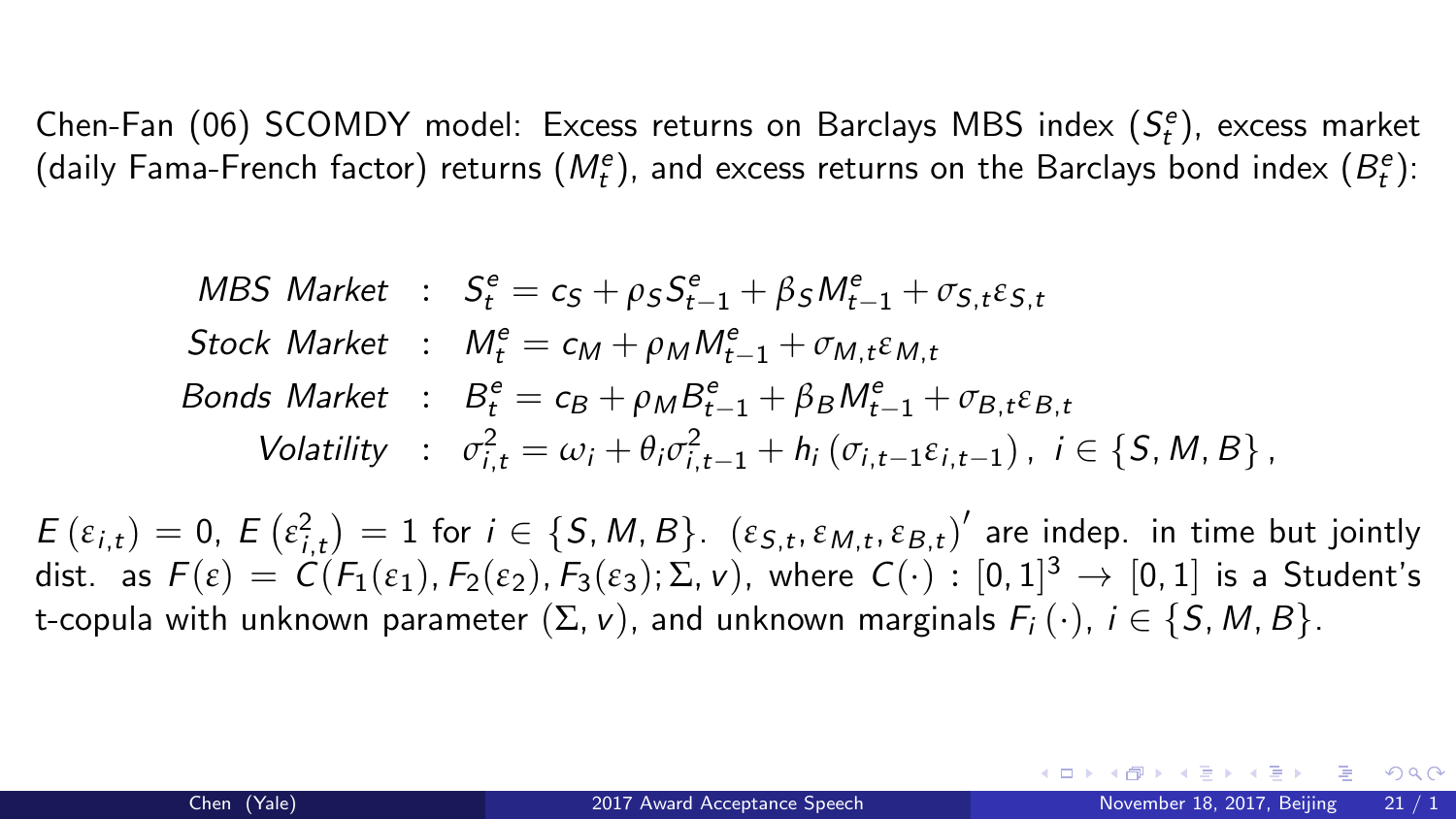- <span id="page-21-0"></span>All three estimated "news impact curves" exhibit the same asymmetry: bad news increases volatility more than does good news. For mortgage-backed securities and stocks, some good news actually decreases volatility, as in Fostel and Geanakoplos (10). As in Linton and Mammen (05), most good news in the stock market does not have much effect on volatility.
- We find (i) shocks to bonds and shocks to mortgage-backed securities are highly correlated, (ii) shocks to mortgage-backed securities and shocks to stocks are moderately negatively correlated, and (iii) shocks to bonds and shocks to stocks are also moderately negatively correlated.
- With estimated semi-nonparametric GARCH and residual copula dependence parameters, we can easily calculate VaR for a portfolio comprised of mortgage-backed securities, stocks, and bonds.

D.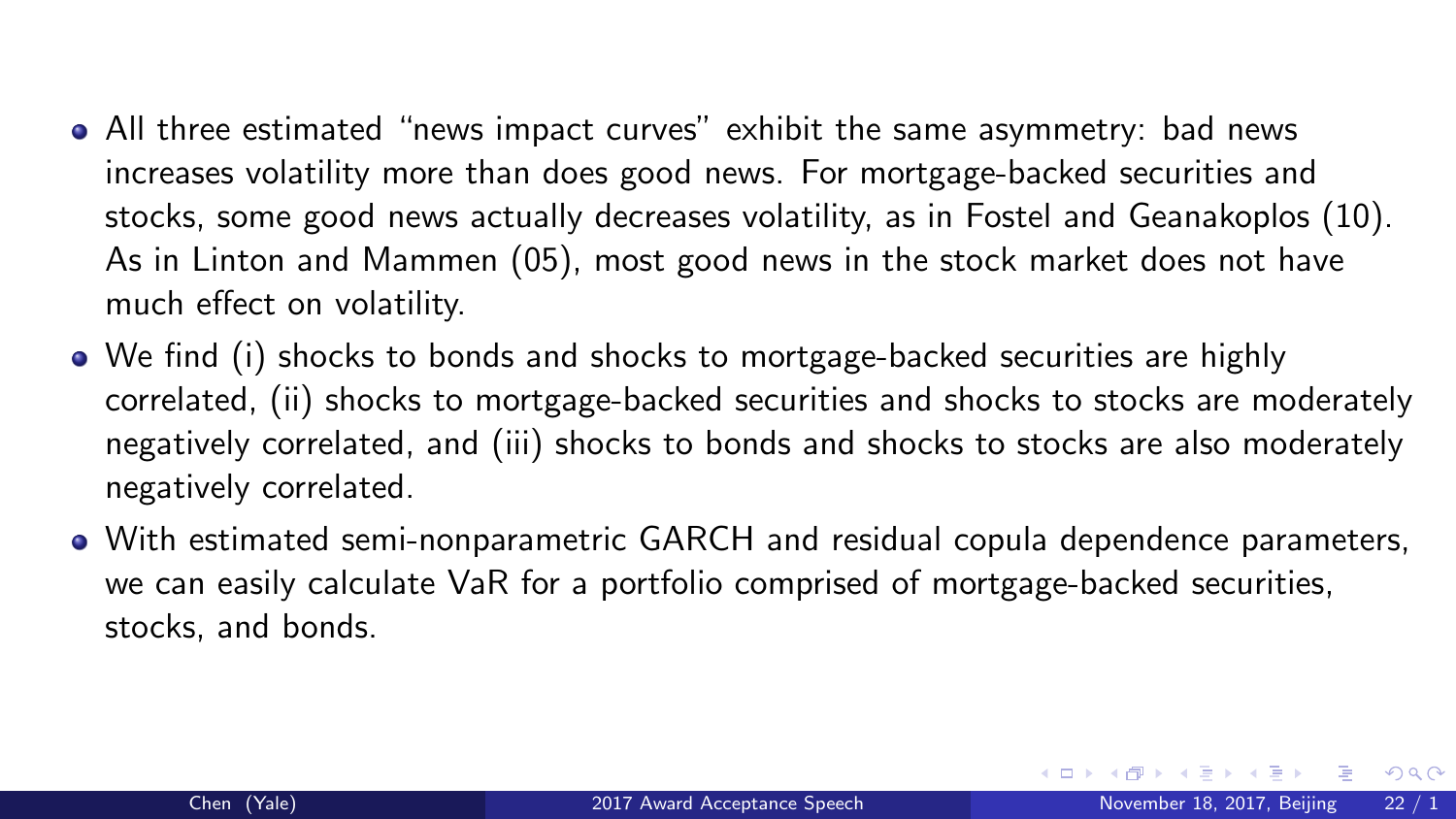

Me volatility than st Sieve-GARCH predicts less volatility than GARCH does. Source: Chen (2013) For negative shocks Sieve-GARCH(1,1) predicts more volatility than standard GARCH(1,1) does, and for positive shocks

(:0004)

(:0252)

 $\left\langle \cdot|\square\right\rangle$ 

(:0057)

Ε

 $299$ 

Þ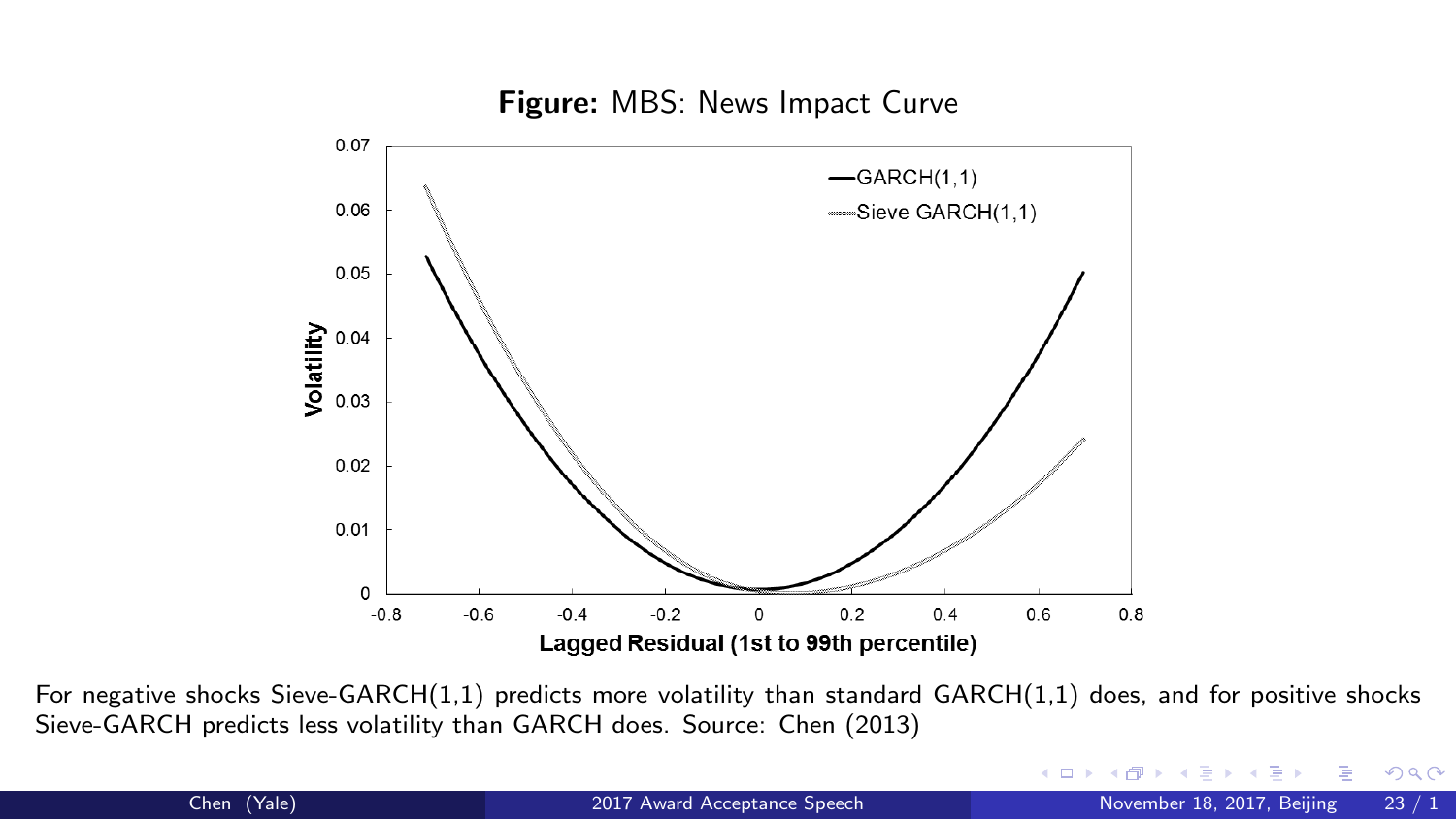For sieve M estimation and inference,

- Chen-Shen (98): rates of convergence and limiting dists of general sieve M estimation for semi-nonparametric time series models. It contains ANN nonlinear sieve as an example.
- Chen-White (99): ANN nonlinear sieve estimation of conditional density, conditional quantile of functions of high-dimensional covariates.
- Chen-Liao-Sun (14): limiting dist. of possibly slower-than-root-n estimable functionals of linear sieve M-estimator, sieve Wald tests for weakly dependent time series models.
- Chen-Tamer-Torgovitsky (11): bootstrapping sieve LR inference for potentially partially identified semi-nonparametric likelihood models.
- Chen-Liao (15): sieve semiparametric two-step GMM for weakly dependent data, where the first step could be linear sieve M or sieve MD estimation.

- 3

 $298$ 

医阿雷氏阿雷氏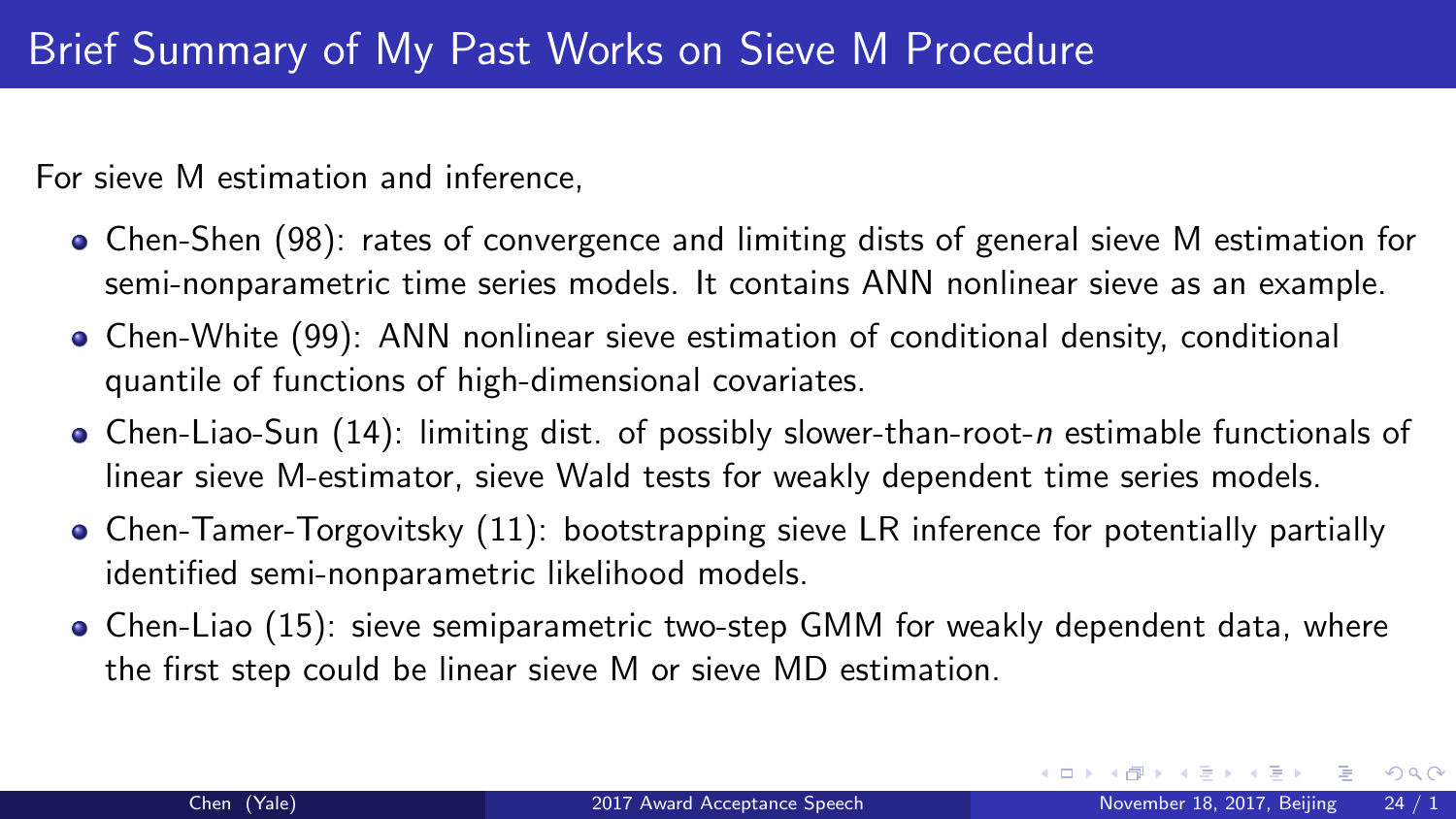- Inference results such as uniform confidence bands or sieve Wald and QLR tests based on nonlinear sieves such as ANNs (or "deep learners") for slower-than-root-n functionals (such as unknown functions) are still missing.
- Need more research on simulation based sieve methods for semi-nonparametric dynamic models with nonlinear non-Gaussian latent structures (e.g., DSGE).
- Big Data era: more complex economic models, more possibilities for policy counterfactuals, more issues with: endogeneity, latent heterogeneity, latent dynamic state dependence, nonstationarity, measurement error, variables (or model) selections.
- Methods of penalized sieves are still applicable, but we need to study more carefully the interplay of stochastic optimization algorithms and econometric properties, and modify the existing modeling and inference theories.